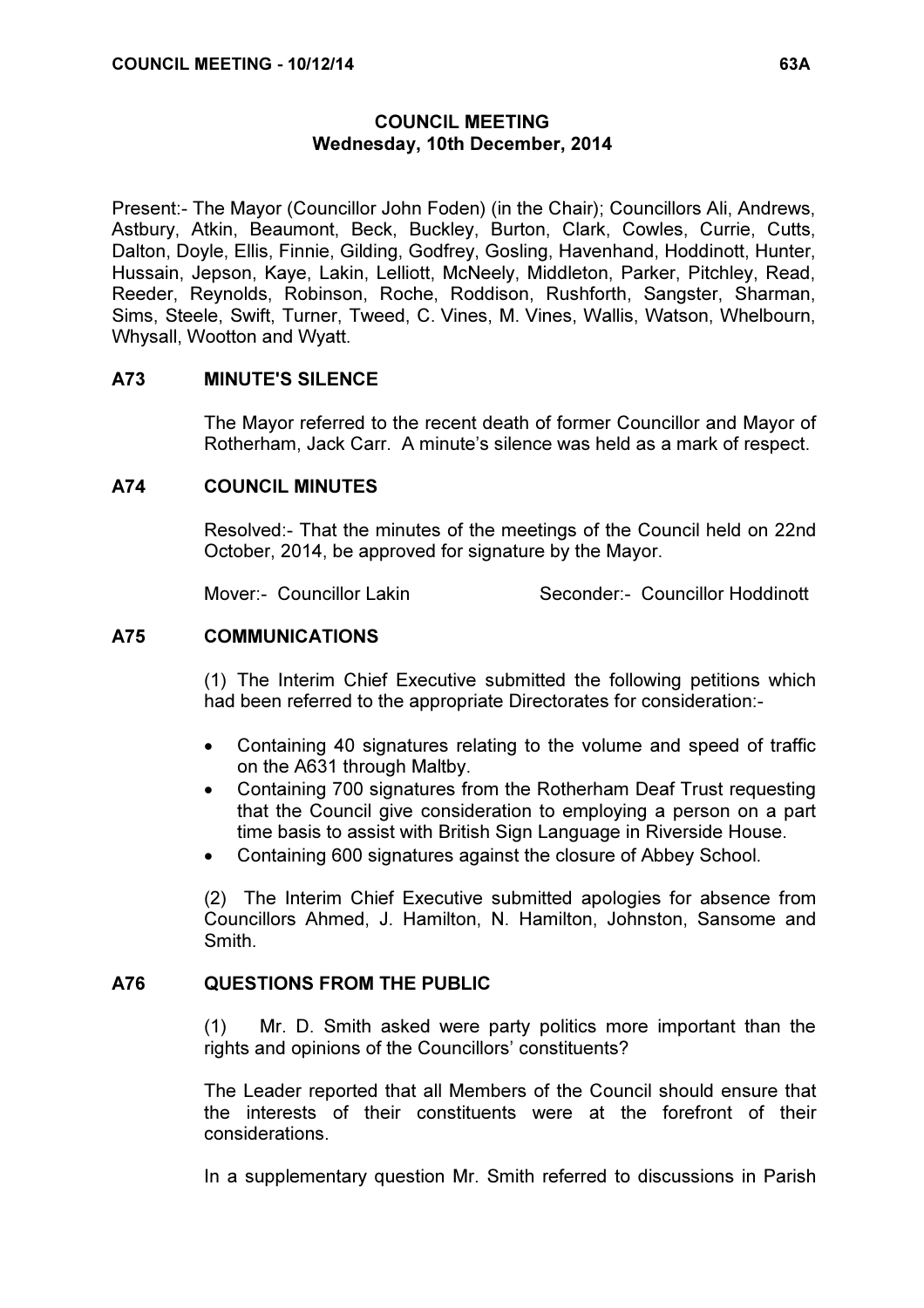Council meetings about the Core Strategy and comments by some Members of the Council about doing a deal with the Leader to vote against a decision when really they should have abstained. It would appear that the political party was more important than the lives of people that elected them.

The Leader did not pass comment.

(2) Mr. B. Cutts referred to the eleventh day of the eleventh month at 11.00 a.m. when the principal flag was not lowered for the two minutes' silence. The dignitaries were placed at low level on the pavement, not at the Minster level as in the past and asked why did the Council illustrate such a lack of "National Pride"?

The Leader explained this Council did display a great deal of national pride, and was extremely supportive of current and past servicemen and women, as evidenced by the signing of the Armed Forces Covenant and the Remembrance Day event itself.

In terms of the flag, it was not national practice to lower the flag for Armistice Day as half-mast was an act of mourning not of remembrance.

In a supplementary question Mr. Cutts found the response bewildering as he had observed some of the flags being lowed on Armistice Day, but not the principal flag.

The Mayor confirmed the Council had a flag policy which was adhered to and protocol followed.

(3) Ms. L. Day was not in attendance so her question was not asked.

(4) Ms. C. Carrol asked why did the Council allow poor management at Abbey School for such a prolonged period of time?

The Cabinet Member for Education and Children's Services confirmed that after the Local Authority became aware of poor Leadership and management following a review in January 2013 it sought to supplement the leadership and management of the school through an Executive Head Teacher, a new Head of School, and a review of governance. Current management arrangements were strong (partnership with Winterhill seen as a strength in the Ofsted Report) but have not had sufficient time to move things forward.

In a supplementary question Ms. Carrol referred to the Ofsted report and the position with the new management now being in place, which had led to the school losing all its structure totally.

The Cabinet Member for Education and Children's Services referred to the Ofsted report which talked about the collaboration with Winterhill, which was seen as a strength in terms of management and leadership,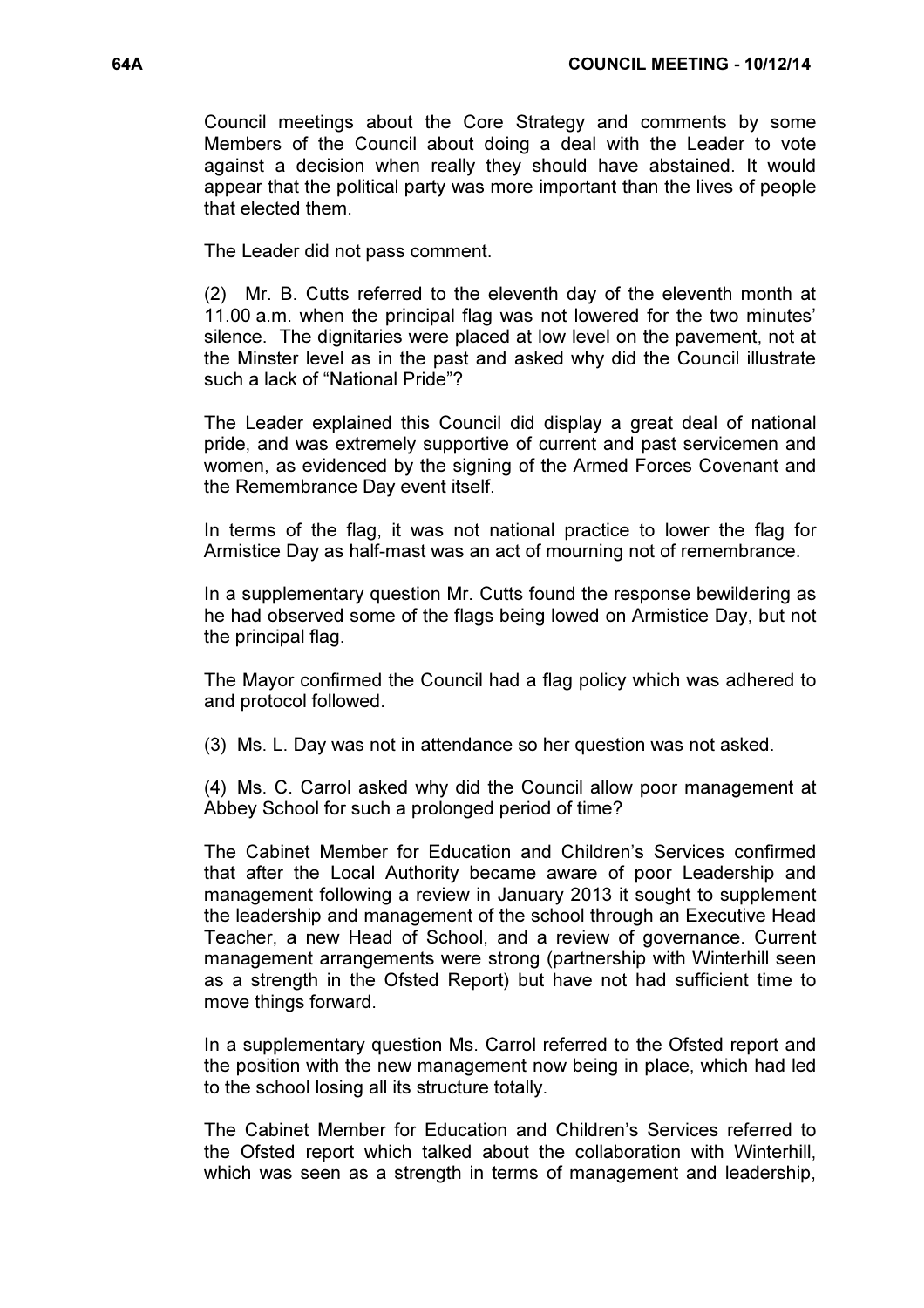but which led to a disconnect with staffing levels in the school.

(5) Mr. V. Housley asked were all the Teachers/Management SEN trained and if not why were they allowed to teach children when they did not know how to deal with their problems and they were having to restrain them. Was this not a safeguarding issue?

The Cabinet Member for Education and Children's Services confirmed the vast majority of the current leadership/teaching structure was made up of staff from a special school background or with SEN expertise and experience.

The Head of School, Deputy and Behaviour and Safety Leader were all from Special School backgrounds. Both Leaders of Learning have led SEN in mainstream schools. There was one new Teaching Assistant appointed to the structure who was qualified in Child Development and all the others were existing staff.

In a supplementary question Mr. Housley asked why teachers with over sixty years experience were forced out and if they spoke out disciplinary action would have been taken. It was suggested that this be looked at.

The Cabinet Member for Education and Children's Services confirmed all matters would be looked at as part of the Independent Review.

(6) Mr. P. McLachlan asked why little or no transition arrangements were in place for the children being moved from the school at present, how could this be deemed to be acceptable, considering the needs of the children and the shambles of the transition arrangements after the restructure and the distress caused?"

The Cabinet Member for Education and Children's Services explained that good transition from one school to another was essential to ensure the well-being of the pupils and to ensure parents were happy with the arrangements. Transition arrangements were being managed by the Council's SEN Team. Individual conversations were being had with parents, Abbey School and the receiving school and being overseen by the Interim Executive Board.

All arrangements for the children were secure and being done to meet the individual needs of the pupils and in consultation with parents and receiving school. No move would take place as a result of parents or carers being pressurised into changing schools. All staff involved in the transition process appreciated the difficulty faced by children who were being moved, particularly, if they were leaving friends and staff who they have enjoyed working with.

All matters and areas of concern that had been highlighted would be looked at as part of the Independent Review.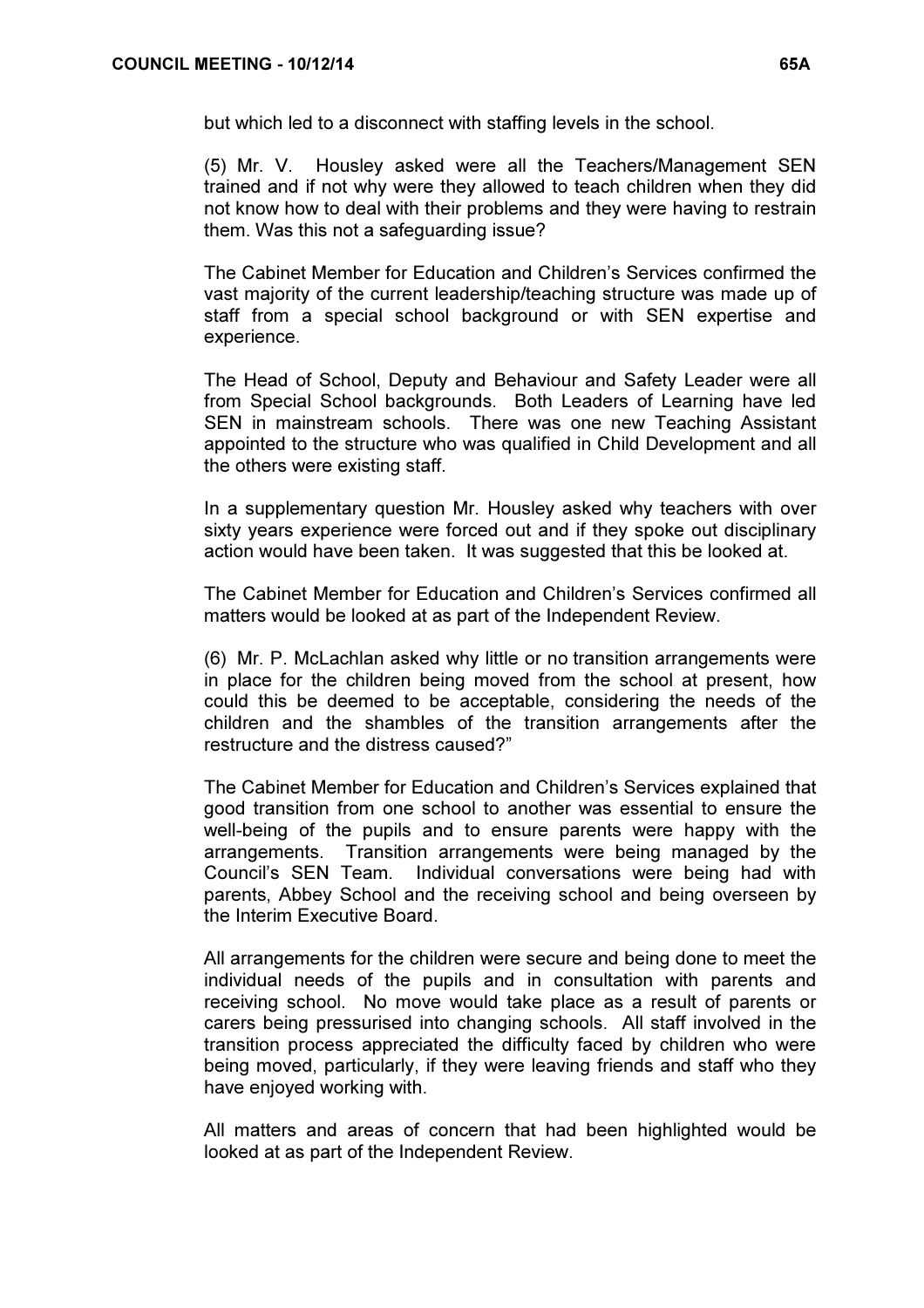A number of positive responses had also been received from parents and carers of children who had already moved schools.

In a supplementary statement Mr. McLachlan confirmed he was not surprised that some parents were happy with their children moving schools as the school was being driven into the ground. More proactive action should have been taken to move children from Pupil Referral Units and even following assurances at a public meeting parents were phoned the same day about moving their children. Every effort should be made to keep the school open and not being deliberately driven into the ground as children with special educational needs were now being put at risk and this was a disgrace.

(7) Mr. L. Simpson asked why was it that all the advice that the management team have been given to help to turn the school around had been ignored, why had this not been investigated?"

The Cabinet Member for Education and Children's Services explained that the advice that has been given to the school had been wide ranging and many aspects of this advice had been taken up by the school. However, it was disappointing that this had not resulted in rapid improvement in the school. The new Director of Children's Services, Ian Thomas, had commissioned an external review, which would identify the barriers to improvement that had prevented rapid improvement in the school.

All the issues raised would be included in the scope of the Independent Review that was being commissioned. The Independent Review would be looking into the circumstances leading up to the schools demise. This would be led by a Special Educational Needs Expert, from outside the Borough, who was leading two special schools that were outstanding and was due to be concluded by  $26<sup>th</sup>$  January, 2015.

In a supplementary question Mr. Simpson asked if the views of Trades Unions would be taken into account as some of the advice had been ignored and again referred to the Ofsted report which judged the management team to be "inadequate".

The Cabinet Member for Education and Children's Services confirmed all stakeholders would be consulted as part of this Independent Review.

(8) Mr. F. Sprauge referred to the report to Cabinet Member dated 8th December, 2014 where it stated that "Following the proposed closure of Abbey School the site will be utilised for education purposes." and asked could he be informed what exactly this meant?"

The Cabinet Member for Education and Children's Services explained that under DfE requirements any education land and premises that were surplus e.g. due to closure/transfer etc. must firstly be considered by the Local Authority for other educational use or if there was no intended use by the Local Authority it must be offered to Academies and Free Schools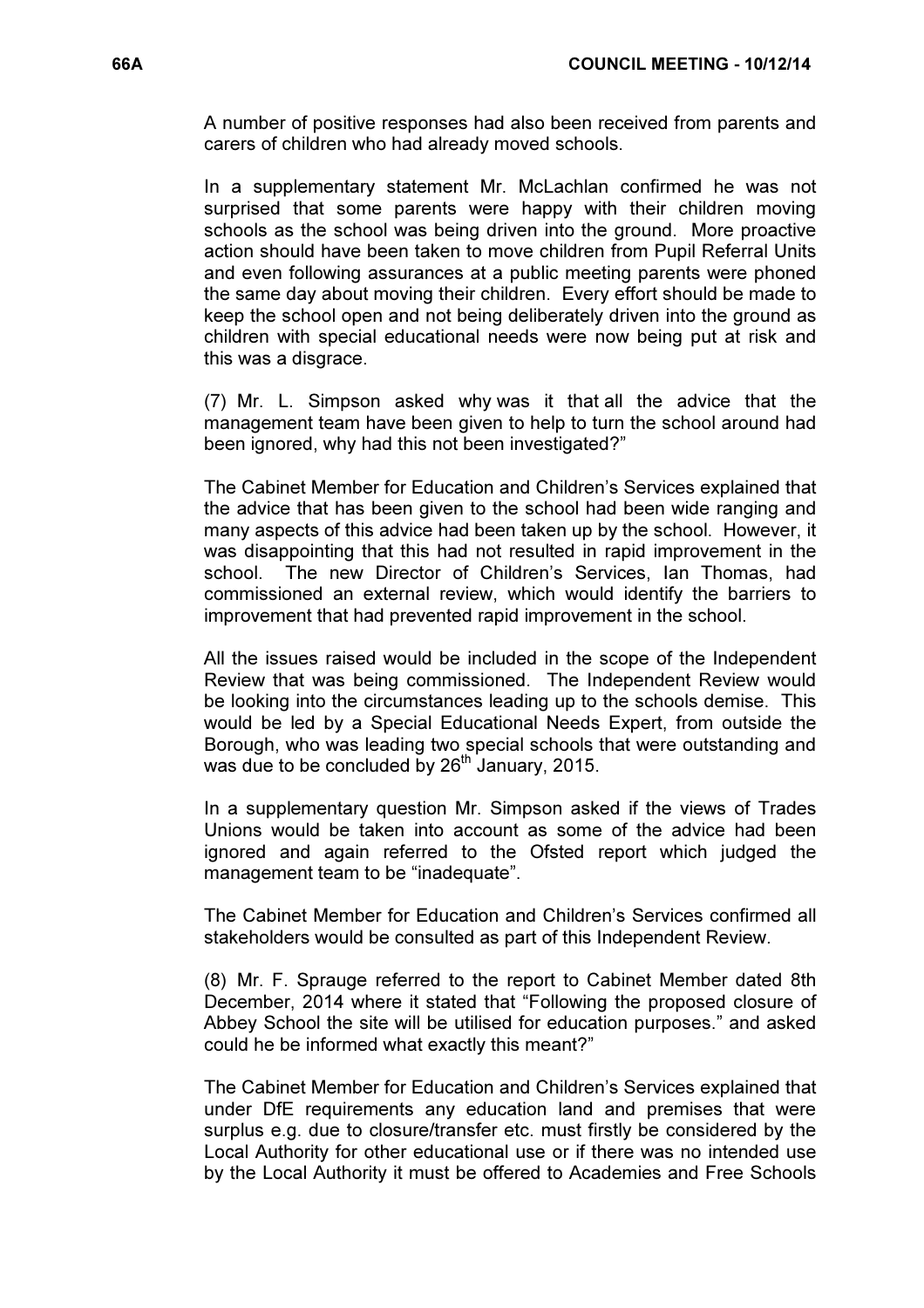within the Borough for use by the respective Trust. Only at the point of no educational interest or use by educational establishments could the site be considered for alternative use.

As the proposal to close Abbey school was a 'proposal' and currently in the early stages of pre-statutory consultation at this stage, it would be inappropriate for the Local Authority to be considering alternative use.

In a supplementary question Mr. Sprauge pointed out that if the school should close and the site was used for other educational purposes, i.e. another special school or by Winterhill, then this would not be received very well by the stakeholders of Abbey School.

The Cabinet Member for Education and Children's Services pointed out that as part of the consultation process all parties could express their views.

(9) Mr. I. Cammock pointed out that in a meeting last month, it was stated that there was a need for more special school places because of an increase in the number of children needing such places as a justification to expand Kelford School and asked why was the Council, therefore, wiping out the places offered by Abbey School?

The Cabinet Member for Education and Children's Services confirmed this would be considered as part of the Independent Review.

# A77 CABINET MINUTES

 A number of questions were raised in relation to the minutes of the meetings of Cabinet as follows:-

Minute C100 (Improvements to ICT Use Within Social Care) – Councillor Cowles referred to his own email to the Leader last week about ICT systems in Riverside House and asked why significant sums of money were being spent on improvements to ICT when the systems were fundamentally flawed. He asked if the Leader agreed with him that there was no point in spending further money until the problems were put right.

The Leader explained that the ICT system used for children's social care had been highlighted as a serious problem by Ofsted and the Children's Commissioner in his letter to the Secretary of State and also by the Acting Strategic Director of Children and Young People's Services who described the system as the worst she had ever worked with. The problem was not an asset to the Service and simply did not allow for the depth of data that was required, which was why consideration was being given to an alternative system.

Minute No. C71 (Post-Abuse Support Arrangements) – Councillor Parker referred to the second paragraph which detailed how £120,000 had been made available for the period until 31<sup>st</sup> March, 2015 whilst a future service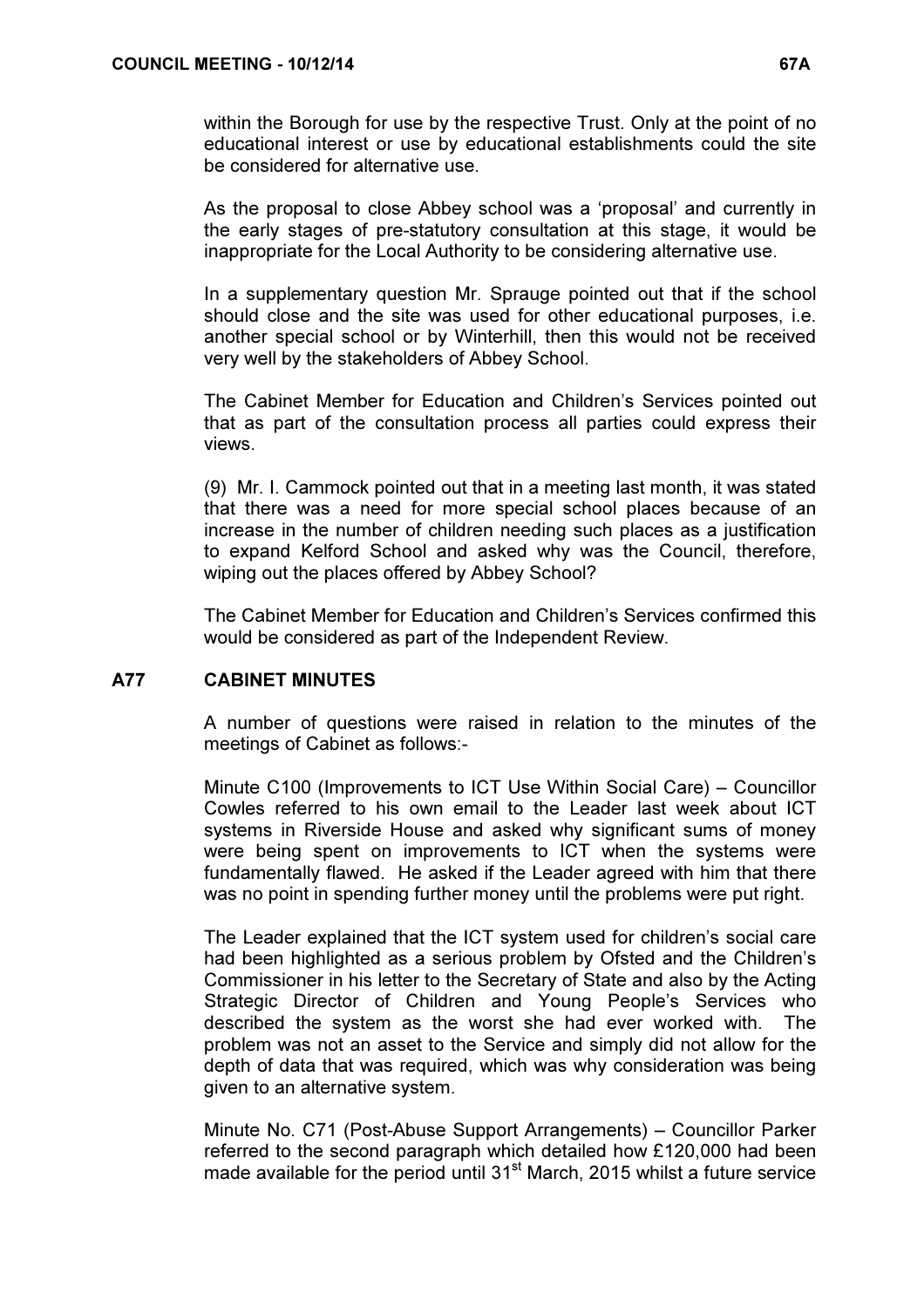model was being commissioned and asked if a new model had acquired additional funding for the support to operate properly and where this funding came from.

The Deputy Leader confirmed £120,000 of funding for victims up to 31<sup>st</sup> March, 2015 and a further £180,000 a year for the next three years. Work was taking place with partner agencies, the Police and Crime Commissioner and Health about a package of support for survivors in the short term and which would feed into proposals for support for the next three years.

Minute No. C71(1) (Post-Abuse Support Arrangements) – Councillor Parker referred to the current number of referrals for support and whether there had been a marked increase following the publication of the Jay Report and asked if this included the Roma Community in terms of the numbers of underage marriages in Rotherham.

The Deputy Leader confirmed there had been an increase in the number of referrals for support and dealing with the increased demand would form part of the ongoing discussions.

In terms of the Roma Community an answer to the queries would be provided in writing (see addendum attached to the minutes).

In a supplementary question Councillor Parker referred to the seriousness of concerns about underage marriages taking place within the Roma Community and suggested that a report on this matter be submitted to the Council for consideration.

The Deputy Leader confirmed that it was unacceptable for children who were underage to be married and explained that appropriate action would be taken if this was found to be the case.

Minute No. C90 (Revision to Standing Orders – Quorum for Cabinet) – Councillor Parker referred to the numbers of Cabinet Members reducing from ten to nine and then down to seven and the suggestion that the quorum for Cabinet be subsequently reduced from five to four Members and asked if there was any possibility of an Opposition Member being elected onto the Cabinet.

The Deputy Leader confirmed there were no proposals to include an Opposition Member on the Cabinet.

Minute No. C93 (Questions from Members of the Public) – Councillor Parker referred to Question 7 and the expected return of £40,000 for the sale of the units on the Advanced Manufacturing Park and asked if this was for all three units or £40,000 for just one unit.

The Cabinet Member for Business Growth and Regeneration confirmed the sale was in connection with one unit only and the investment had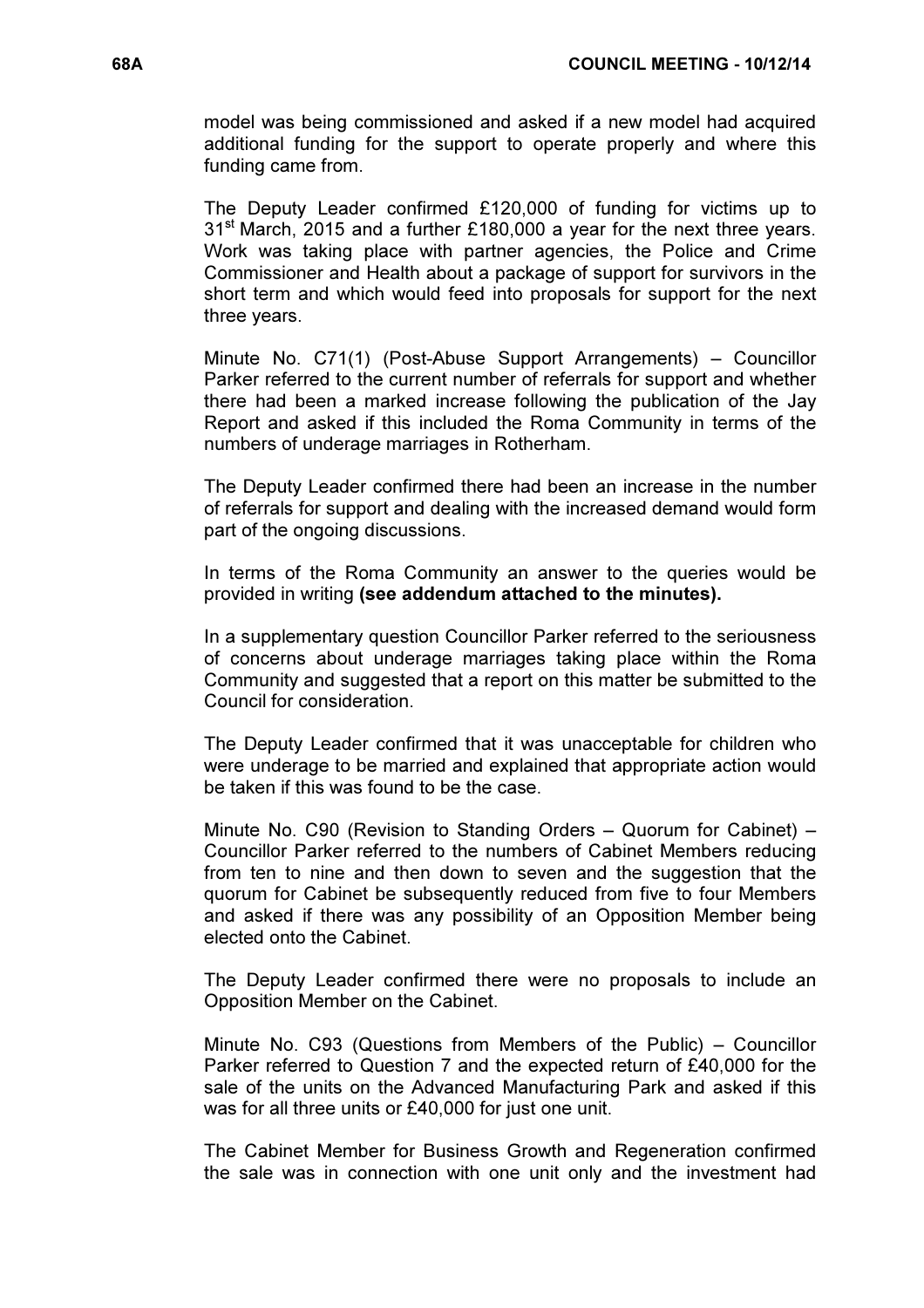In a supplementary question Councillor Parker pointed out that it was not the Council's job to invest, but to run services and whilst the essence of the purchase was to pump prime business growth in Rotherham, create jobs and stimulate the global economy, the use of £4.2 million when services were being cut, was not good practice. The Council had been very lucky on this occasion to secure sales on the units.

The Cabinet Member for Business Growth and Regeneration highlighted the success of the Advanced Manufacturing Park in attracting businesses such as Rolls Royce and Boeing to Rotherham. It was the responsibility of the Council to invest in the local economy and in business growth as this was not something the Government were supporting. The units built on the Advanced Manufacturing Park were the first of their specification in Yorkshire since 2008 and had raised some interest in the commercial sector. The investment funding for the purchase of these units had not made from the Revenue Budget, but from the Capital Budge which was ringfenced for projects such as this for investments in the Borough. It was suggested that arrangements be made for Elected Members to visit the Advanced Manufacturing Park to view and to show how well the Council was supporting the people of Rotherham.

Minute No. C99 (White Ribbon Campaign) – Councillor Parker referred to equal opportunities and the Council not being sexist when domestic violence occurred against males as well as females and asked that there be some acknowledgement that male victims as well as female victims be involved in this project.

The Cabinet Member for Adult Social Care and Health confirmed abuse was not gender specific, but was predominantly men against women and girls. The White Ribbon Campaign was a national campaign and involved men sending a clear message that domestic abuse against women would not be tolerated. The Cabinet Member himself had become an Ambassador and had suggested that a male member of the Strategic Leadership Team also volunteer. All male members of the Strategic Leadership Team had subsequently agreed to put themselves forward as Ambassadors and were in full support of the campaign.

In a supplementary response Councillor Parker was happy to support the campaign, but pointed out that men were often abused as well.

In a supplementary response Councillor Currie also pointed out that he was an Ambassador for the White Ribbon Campaign, which had been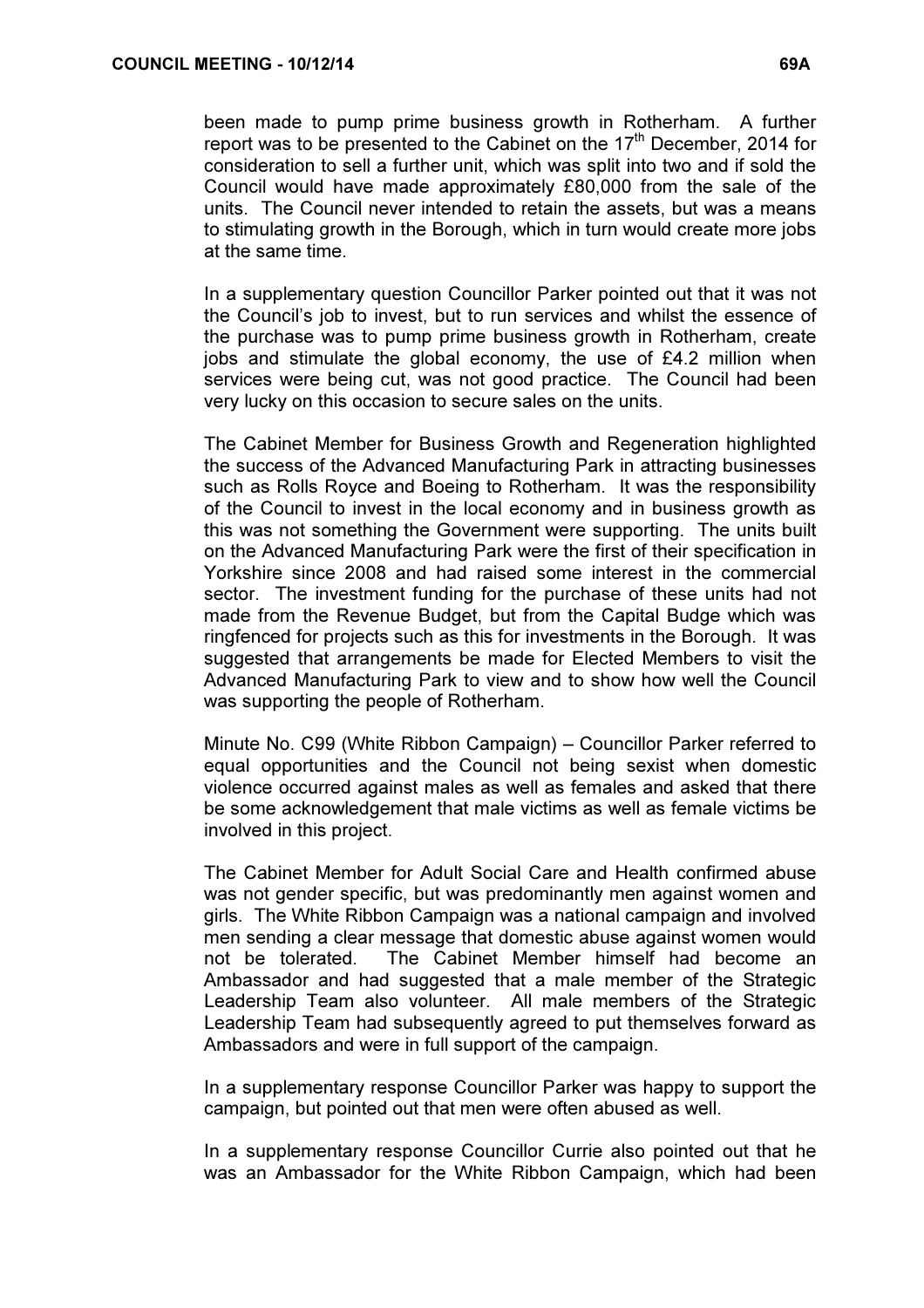formerly launched at the Youth Cabinet and was due to the launched at the Football Club this week.

Minute No. C90 (Scrutiny Review of Standing Orders and Cabinet Response) – Councillor Read referred to the completion of the Scrutiny Review which recommended following the motion to Council on the  $10<sup>th</sup>$ September, 2014 and the request that this be recommended back to today's meeting for approval.

The Mayor invited Councillor Watson, Chairman of the Review Group, to comment on the outcome of the Review which was supported by the cross party membership. The Review, therefore, proposed to remove the thirty minute guillotine for the answering of general questions, revise the length of notice required for submission of general questions and align public questions to the same timeframe, for all written responses to be captured and appended to the minutes and to allow for supplementary questions at subsequent meetings and a new provision to ask for urgent questions to be introduced.

The Review Group were mindful that they were not able to undertake a full review of the Council's Scheme for Handling Petitions so recommended a couple of changes and for this to remain in place pending completion of a wider constitutional review.

Minute No. C90 (Revision to Standing Orders – Quorum for the Cabinet)– Councillor Reeder referred to the quote by Sir Kevin Barron M.P. and Sarah Champion M.P. about the Labour Party being swift to act on suspensions and asked if Members were still suspended?

The Leader explained that this was the wrong minute number and should have been Minute No. C82(3) (Questions from Members of the Public). There were no further comments to make.

Minute No. C67(5) (Questions from Members of the Public) – Councillor Gilding referred to the roles of Senior Adviser and Adviser and whether or not they received the same information as the Cabinet Member and asked how they could give advice if they were not given the same information.

The Leader explained that in relation to the delegated powers meetings the Advisers were provided with the same information in order to assist the Cabinet Member in coming to a decision.

In a supplementary question Councillor Gilding referred to the answer in the minute provided by the Leader that certain information was provided to Cabinet Members only.

The Leader confirmed there were occasions when the Cabinet Member only was involved in discussions with Senior Officers.

Minute No. C72 (Recruitment of Headships During School Amalgamation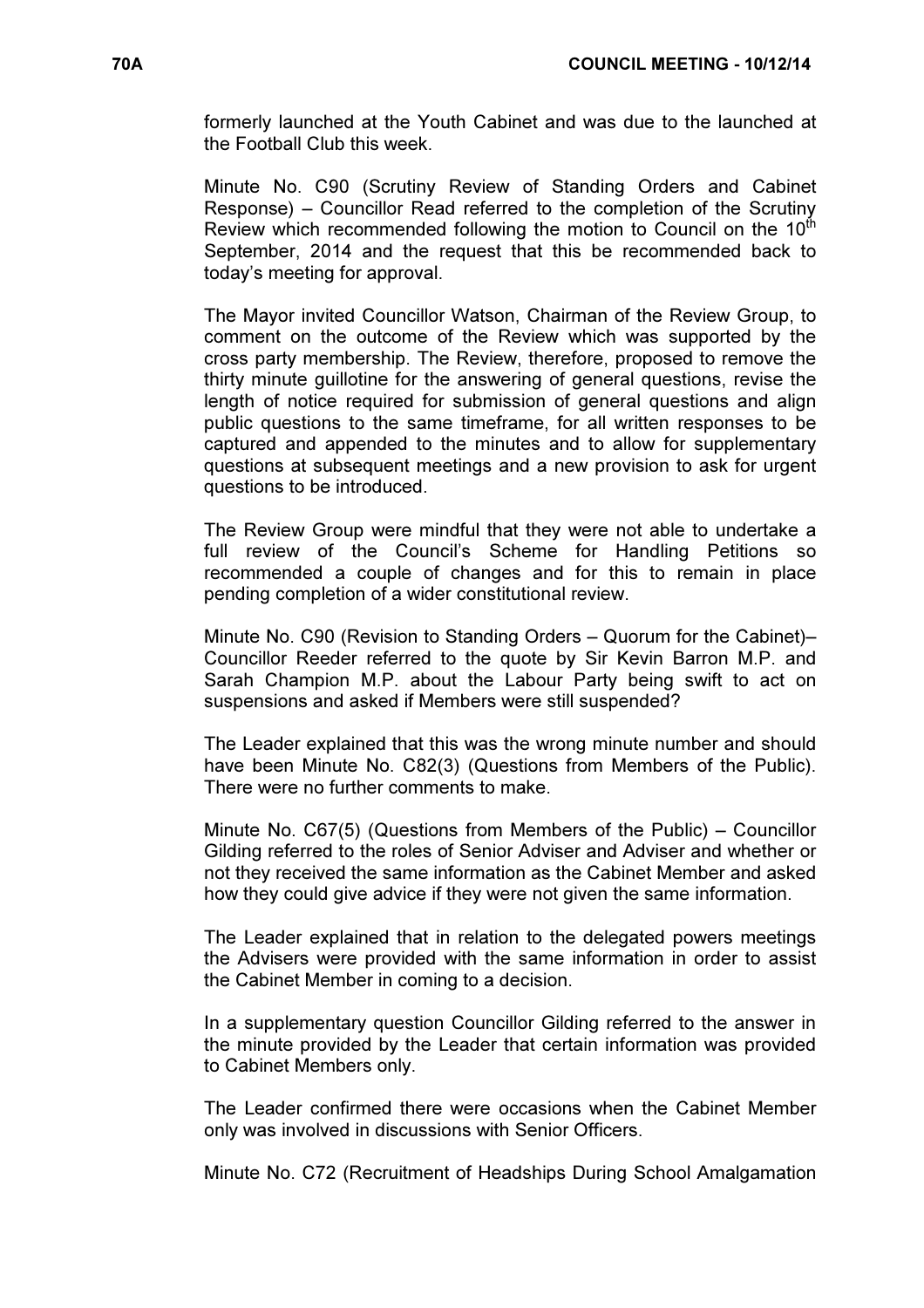Policy) – Councillor Gilding asked what this new Policy was and if the practice of one Head Teacher being appointed to a school where amalgamation of two schools was still taking place.

The Cabinet Member for Education and Children's Services confirmed that this was a new Policy and process for the open recruitment of Head Teachers to newly amalgamated schools.

Minute No. C90 (Revision to Standing Orders – Quorum for Cabinet) – Councillor Gilding referred to the reduction in the quorum and expressed his concerns about placing too much power in a smaller number of hands.

Minute No. C93(4) and (6) (Questions from Members of the Public)  $-$ Councillor Gilding stated concern that correspondence had not received a reply and whether this had been investigated and why the management of the school were still in place if this was an unsuitable position for the children to be in.

The Cabinet Member for Education and Children's Services confirmed all correspondence had been responded to. In terms of the management position it was a model that had been used successfully across Rotherham for the last three years, but this was not the case at Abbey School for various reasons and actions were being taken to address this.

In a supplementary question Councillor Gilding asked in what way was this now being addressed?

The Cabinet Member for Education and Children's Services confirmed the commissioning of the Independent Review which would look at all areas raised as a concern.

Resolved:- That the reports and minutes of the meetings of the Cabinet (Section C) (pages 71C to 114C) be adopted.

Mover:- Councillor Lakin Seconder:- Councillor Hoddinott

# A78 DELEGATED POWERS

 A number of questions were raised in relation to the minutes of the meetings of Cabinet Members as follows:-

Minute No. F21 (Youth Offending Services – Performance Management) – Councillor Cowles referred to the information which indicated an increase in the second paragraph on Page 15F, yet in the fourth paragraph of the same page there was reference to a decline in numbers and asked if there was a rise or a fall in performance.

The Cabinet Member for Education and Children's Services confirmed that the rise referred to in the second paragraph was a one off situation, yet in fourth paragraph this referred to the trend in decline numbers within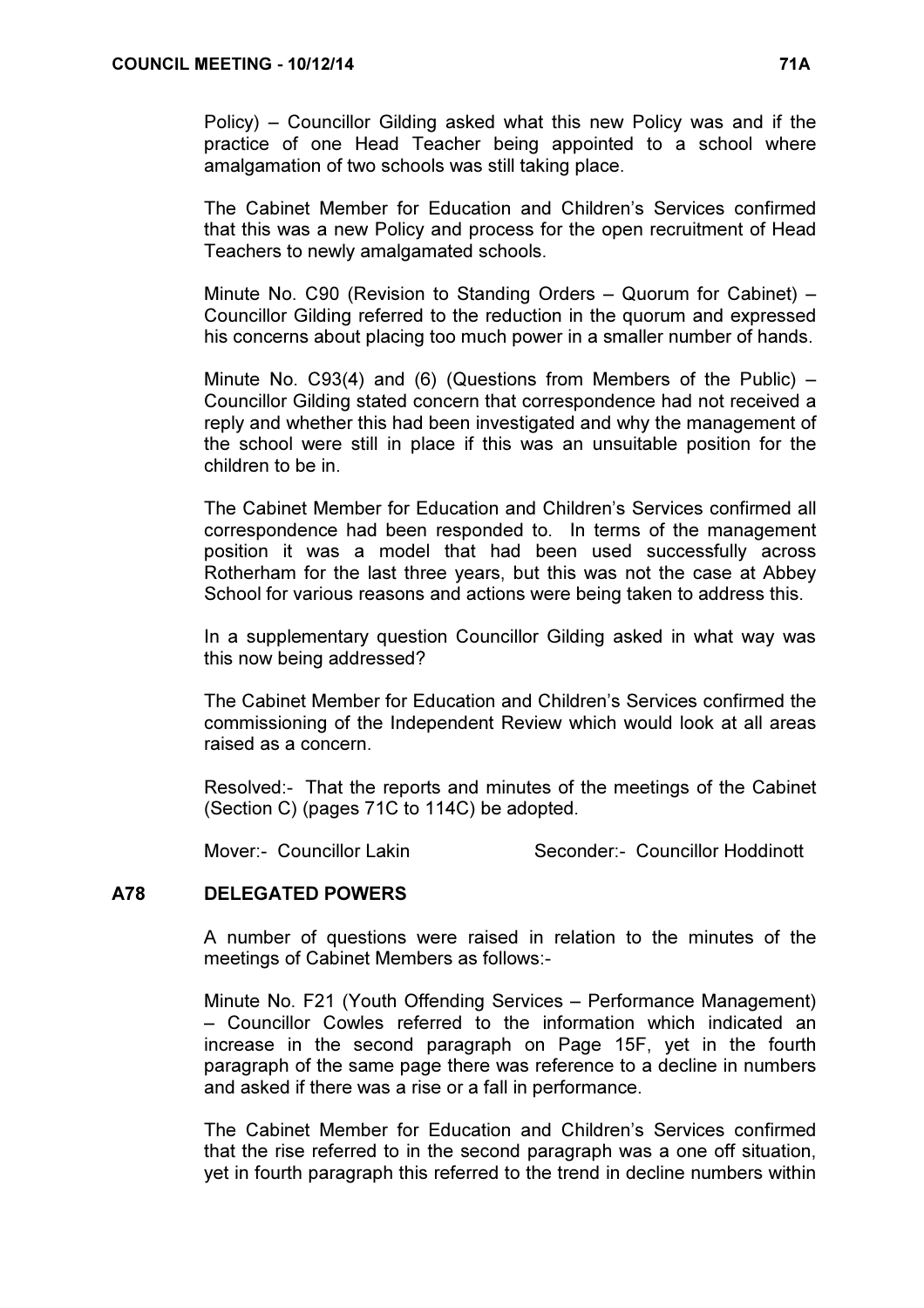the Youth Justice System.

Minute No. F24 (Children and Young People's Service Revenue Budget Monitoring Report to  $30<sup>th</sup>$  September, 2014) – Councillor Cowles referred to the fifth paragraph after the bullet points where it was suggested that some overspends were off set against underspends in other areas and asked where these came from and how much they were.

The Deputy Leader confirmed that all the figures relating to the outturn of the budget were set out in full as part of the revenue budget monitoring report which was to be presented to the Cabinet on  $17<sup>th</sup>$  December, 2014. which was now published.

Minute No. G35 (Parking Services – Financial and Statistical Report for the Financial Year 2013/14) – Councillor Middleton made reference to the income and expenditure for Parking Services and asked how much this was, issuing of few penalty notices and asked what was the previous year's figures and the year reported, what was the effect of the vehiclemounted circuit television system and whether the opening of the new Tesco store had had an effect on parking with statistics as to if the car park was used for town centre shopping.

The Cabinet Member for Environment confirmed that all the questions asked could be answered via the detail in the report and assured Councillor Middleton he would provide a full copy for information.

In terms of the vehicle-mounted circuit television system, this was used outside schools and had had a large impact on the safety for pupils. In addition, it had been used as part of providing photographic evidence for fixed penalty notices and in evenings to ensure the free flow of vehicles.

With regards to the opening of the new Tesco store on Walker Place as predicted this had had an impact in terms of free parking.

The Cabinet Member for Business Growth and Regeneration confirmed he was working closely with the Cabinet Member for Environment and, to mitigate the effect on the town centre, had arranged for the former Tesco store on Forge Island to be used as parking with sixty bays being allocated for free parking on a short term basis. There had been some problems with the pedestrianisation, but this was being addressed.

Minute No. I19 (Rotherham Town Centre Business Grants) – Councillor Parker referred to the awarding of a grant and whether any impact assessment on existing businesses had been undertaken following any expansion.

The Cabinet Member for Business Growth and Regeneration confirmed this was a scheme designed to encourage and support existing retail and catering businesses to improve in the town centre, launched by Mary Portas, as long as the eligibility criteria was satisfied.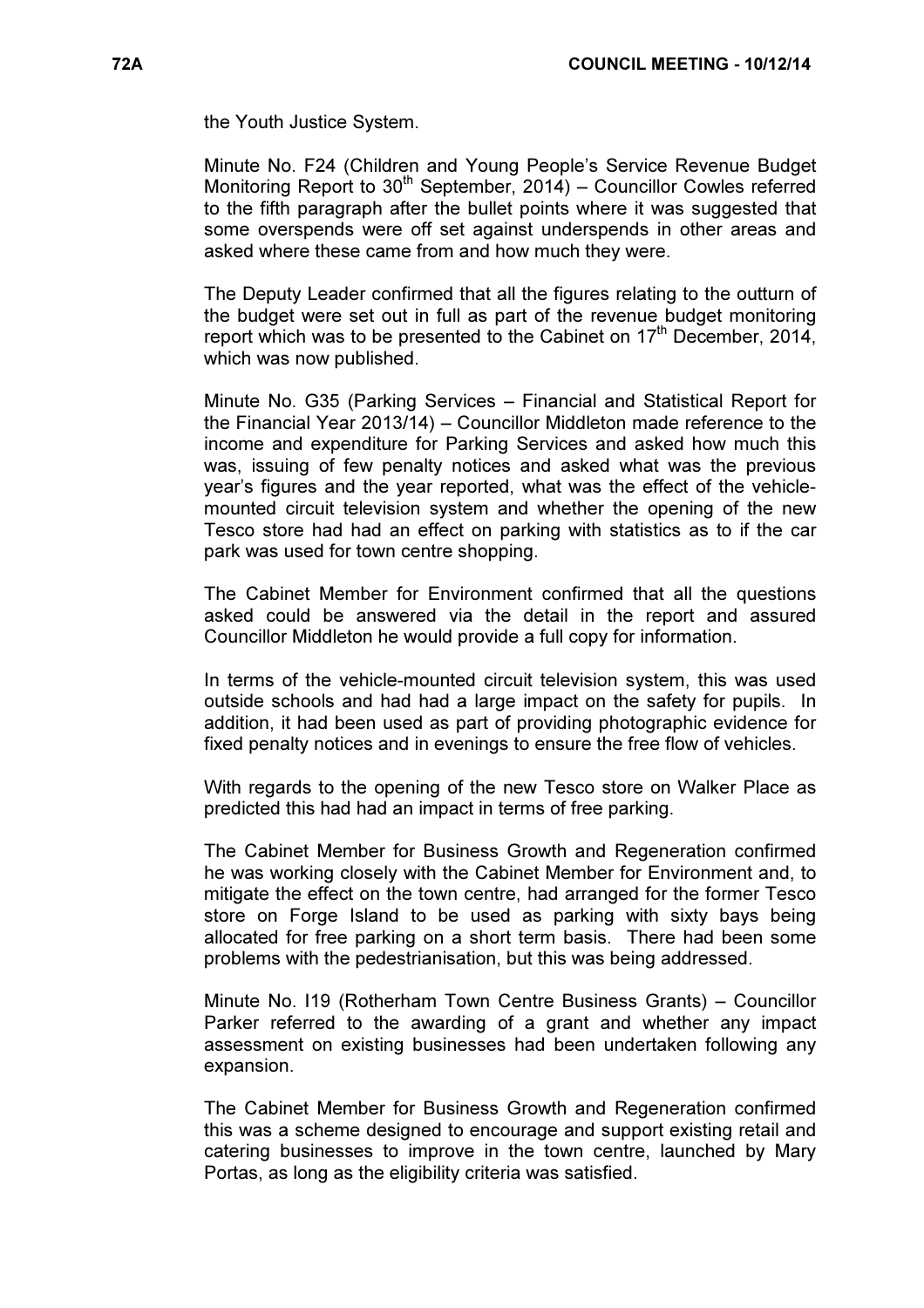One such successful recipient had moved from the precinct area that was beginning to suffer as a result of the Tesco relocation and moved into the Old Town Hall near the market.

In a supplementary question Councillor Parker asked if any impact assessment was, therefore, undertaken on existing businesses following a relocation or if there was any measurement of any adverse impact.

The Cabinet Member for Business Growth and Regeneration confirmed no such assessment was undertaken.

Minute No. J56(12) (Area Assemby Chairs) – Councillor Parker asked why, following the publication of the Jay Report, Area Assembly meetings were cancelled.

The Cabinet Member for Safe and Attractive Neighbourhoods explained that the relevant meetings were not cancelled merely postponed to allow for the relevant officers to be present and give information that was relevant to that particular situation at that time.

In a supplementary question Councillor Parker disagreed that they were postponed, but pointed out that these were meetings where members of the general public could obtain information relevant to their area and where they could hold Councillors and officials to account. The people of Rotherham wanted questions answering and those in charge ran away rather than dealing with the issues.

The Cabinet Member for Safe and Attractive Neighbourhoods confirmed the timescales for holding Area Assembly meetings were revised to allow for relevant staff to attend in order to properly address members' of the public concerns and the concerns that people wanted to raise.

Minute No. L4 (Independent Review into CSE in Rotherham) – Councillor Middleton referred to the paragraph after the bullet points which indicated those previous victims of child sexual abuse did not meet the various Adult agencies' thresholds for service intervention and asked why they did not or was it simply because they were too young.

The Cabinet Member for Adult Social Care and Health explained that in terms of Adult Services there were certain eligibility criteria that must be met and even if a person was over the age of eighteen, they still may not meet the criteria require for a particular service, which was why there was a need for Departments to work together to ensure services were put together throughout social care.

In a supplementary question Councillor Middleton asked if the children were too young to be eligible were their cases considered or dealt with?

The Cabinet Member for Adult Social Care and Health explained that it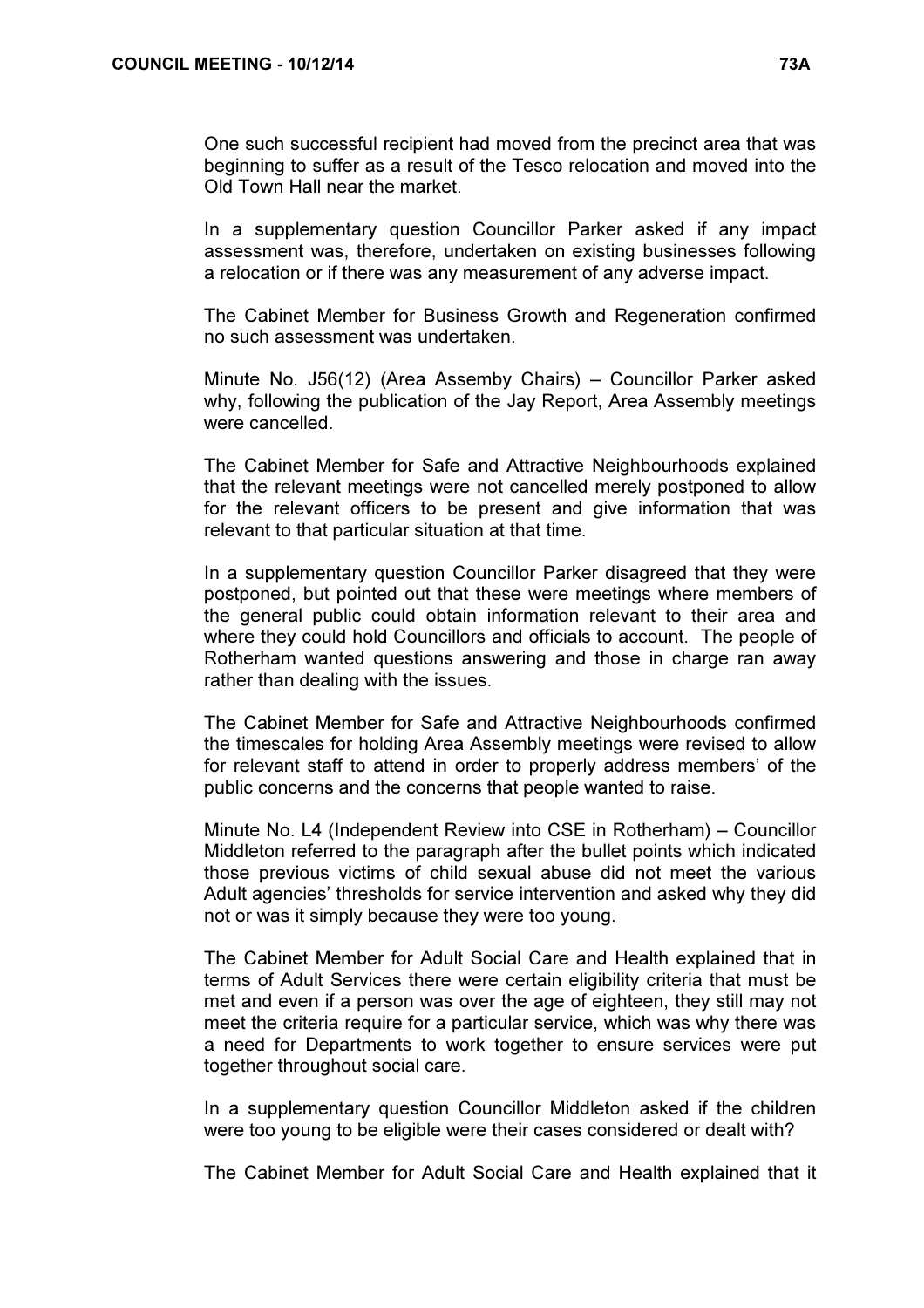was not about being too young or too old, but about having a partnership arrangement with agencies to ensure the services were provided in an appropriate way.

Minute No. L5 (Best Practice) – Councillor Middleton referred to the use of obscure and silly jargon in the report, such as in the words of "Embedding of Peer Challenge Models" and asked for an explanation.

The Cabinet Member for Adult Social Care and Health accepted that jargon often became a barrier to communication and would endeavour to ensure that language used was a little clearer in the future.

Resolved:- That the reports and minutes of the meetings of Cabinet Members as listed below be adopted, subject to an amendment to Minute No. F24 (Children and Young People's Services Revenue Budget Monitoring to 30<sup>th</sup> September, 2014) which the bullet point should be revised to read Looked After Children 3.046 millions and not 3,046 millions as written:-

- Children and Education Services (Pages 4F-20F) (Section F)
- Adult Social Care and Health Pages 9H to 31H (Section H)
- Business Growth and Regeneration Pages 10I to 12I (Section I)
- Safe and Attractive Neighbourhoods Pages 20J to 40J (Section J)
- Joint Meeting of Cabinet Members for Adult Social Care and Health and Children and Education Services – Pages 1LK to 5L (Section K)

Mover:- Councillor Lakin Seconder:- Councillor Hoddinott

### A79 AUDIT COMMITTEE

 Resolved:- That the reports and minutes of the meeting of the Audit Committee (Section N) (Pages 16N to 21N) be adopted.

Mover:- Councillor Sangster Seconder:- Councillor Kaye

### A80 LICENSING BOARD

 Councillor Gilding referred to Minute No. P17 (Hackney Carriage and Private Hire Licensing Policy), specifically Section C(iv), where it strengthened the wording so that applicants were directly informed that they must not make a false statement or a false declaration during any part of the application process and asked how basic could this be if applicants could not understand this they should not be issued with a licence.

In addition, he asked for an explanation on Section D(i) where reference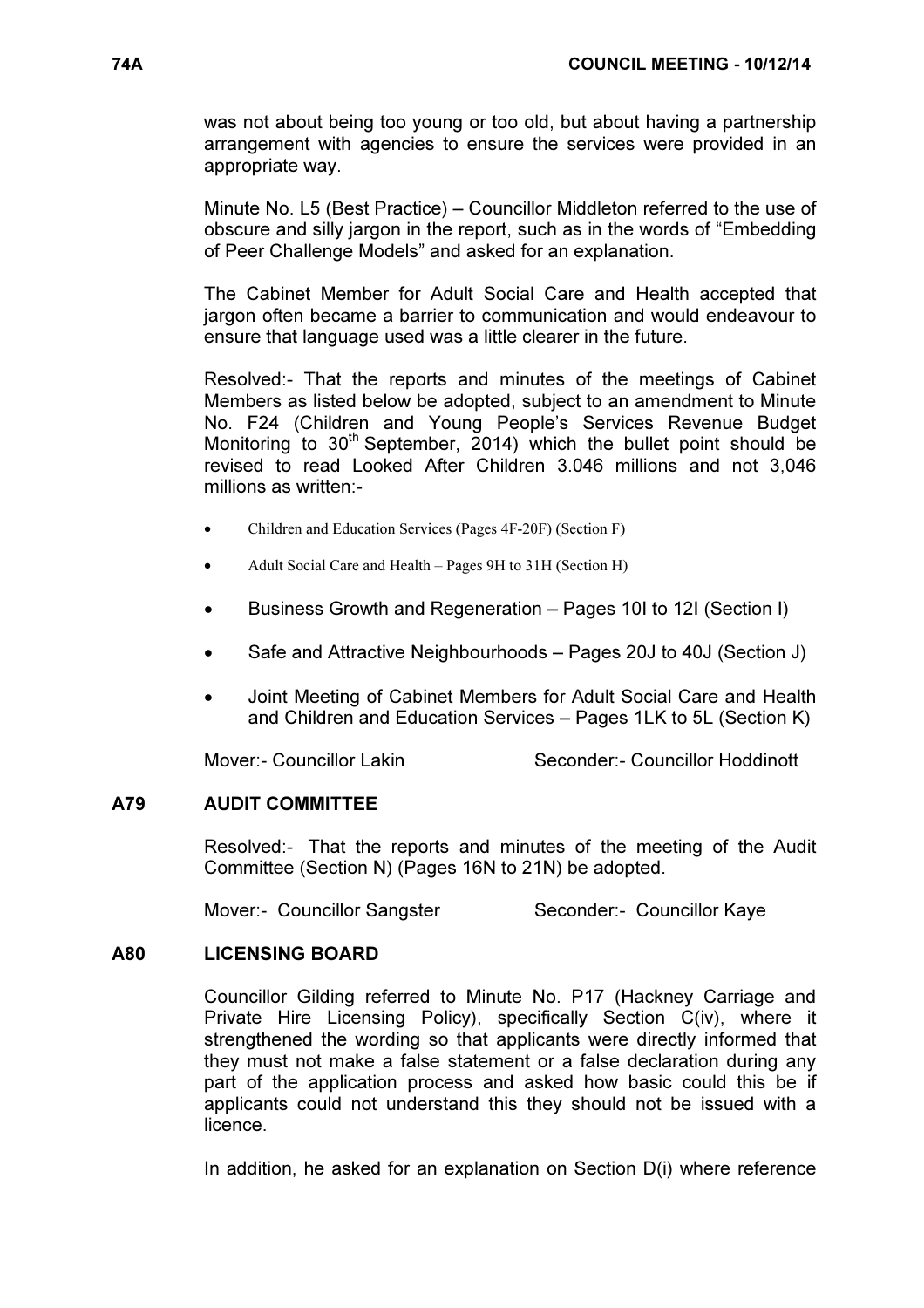Referring to Section D(v) Councillor Gilding believed that this was originally a condition of being issued with a licence that when carrying passengers who were vulnerable or who had a disability that they be asked if they required assistance.

Referring to Section E(v) and the consultation to take place on a Cabsafe Scheme incorporating Gold, Silver and Bronze rating standards, Councillor Gilding suggested that given the experiences over the last few months that every taxi in Rotherham should be looking to become Gold standard, but noted there was still to be no age limit on vehicles transporting the people of Rotherham and asked why this was the case.

The Chairman of the Licensing Board explained the distinction between sexual offences and indecency and provided an example of the two.

There was a requirement for licensed drivers to hand in their licences should they be wishing to leave the country for a period longer than four weeks and to receive them back on their return. This was part of the consultation process and was not yet adopted.

It was pointed out that the intention of the Cabsafe Scheme was to drive up standards. There were some aspects to be included that would seek to improve standards for the comfort of the travelling public of Rotherham and it would induce the operators to improve standards by aspiring in the higher categories. The Licensing Board discussed the option of C.C.T.V. and it was the view that this should be mandatory and standard in each vehicle.

Basic requirements of the policy such as providing assistance were included to ensure that the public of Rotherham could expect this level of service.

In a supplementary question Councillor Gilding asked if he could be told who would be operating the Cabsafe Scheme, how much this would cost, how this would be monitored and how would the general public know how a particular vehicle was rated. Would this result in a member of the public choosing to take a particular rated vehicle over and above another rated lower?

The Chairman of the Licensing Board advised that the costs of the scheme would be borne by the operators and the Council would operate and direct the scheme. This was still a proposal and much of the detail was yet to be worked through. The consultation did not finish until the end of December and any comments could be fed into the process via the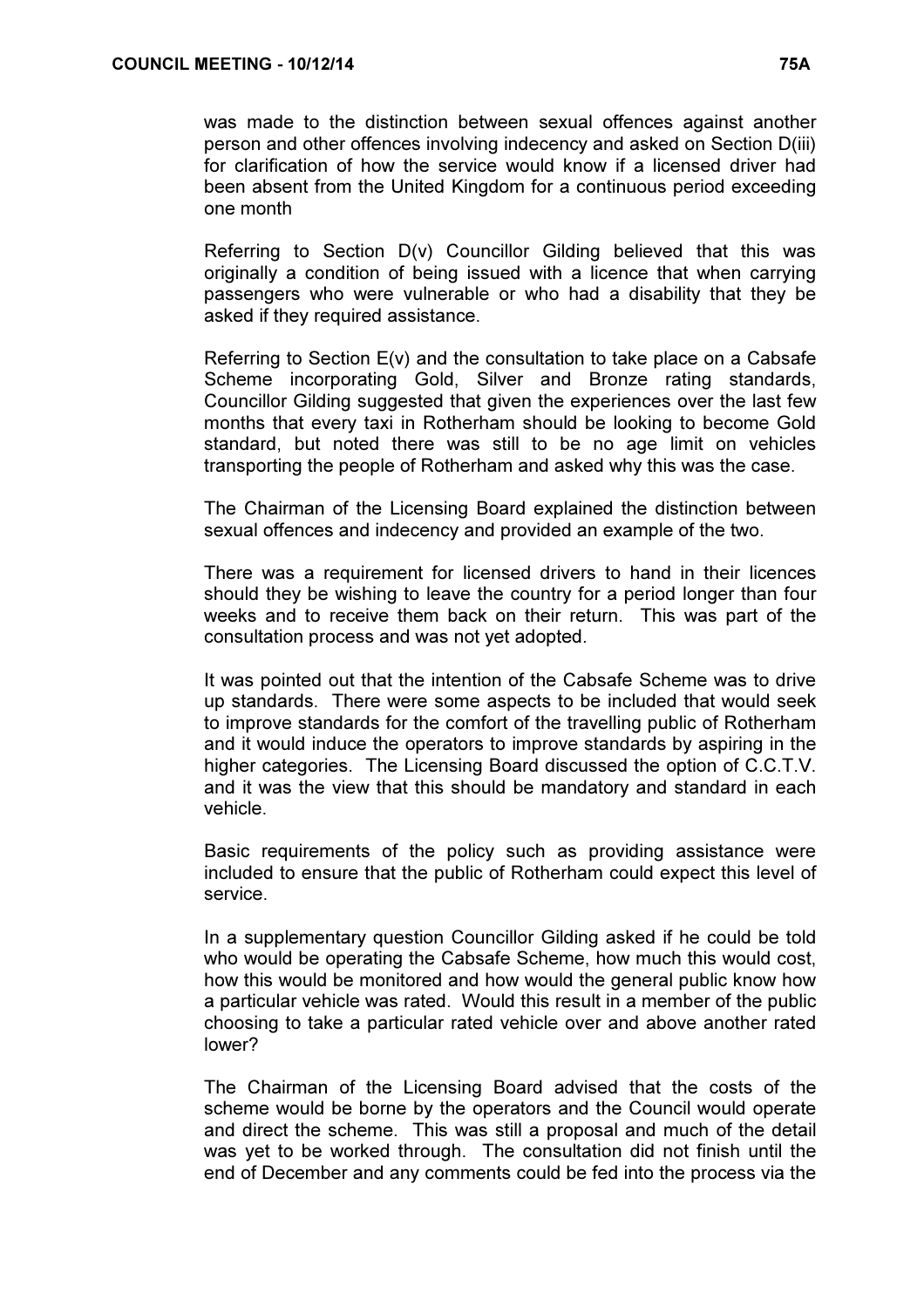Council's website.

Resolved:- That the reports and minutes of the meeting of the Licensing Board (Section P (Pages 11P to 18P) be adopted.

Mover:- Councillor Dalton Seconder:- The Mayor

(Councillor John Foden)

### A81 LICENSING BOARD SUB-COMMITTEE

 Resolved:- That the reports and minutes of the meeting of the Licensing Board Sub-Committee (Section Q) (Pages 12Q to 15Q) be adopted, subject to noting that the minutes of the meeting held on  $8<sup>th</sup>$  October, 2014 had been presented to the previous Council meeting on the 22<sup>nd</sup> October, 2014.

Mover:- Councillor Dalton Seconder:- The Mayor

(Councillor John Foden)

# A82 HEALTH AND WELL BEING BOARD

 Resolved:- That the reports and minutes of the meeting of the Health and Wellbeing Board (Section S) (Pages 29S to 47S) be adopted.

Mover:- Councillor Doyle Seconder:- Councillor Beaumont

# A83 PLANNING BOARD

 Resolved:- That the reports and minutes of the meetings of the Planning Board (Section T) (Pages 24T to 32T) be adopted.

Mover:- Councillor Atkin Seconder:- Councillor Tweed

### A84 STAFFING COMMITTEE

 Resolved:- That the reports and minutes of the meetings of the Staffing Committee (Section U) (Pages 3U to 4U) be adopted.

Mover:- Councillor Lakin Seconder:- Councillor Hussain

# A85 MEMBERSHIP ARRANGEMENTS 2014/15

 The Director of Legal and Democratic Services submitted details of the revised membership arrangements for the current municipal year.

Resolved:- That the following revised arrangements be approved:-

Barnsley, Doncaster, Rotherham and Sheffield Combined Authority:-

• For Councillor N. Hamilton to replace Councillor Foden on the Transport Committee.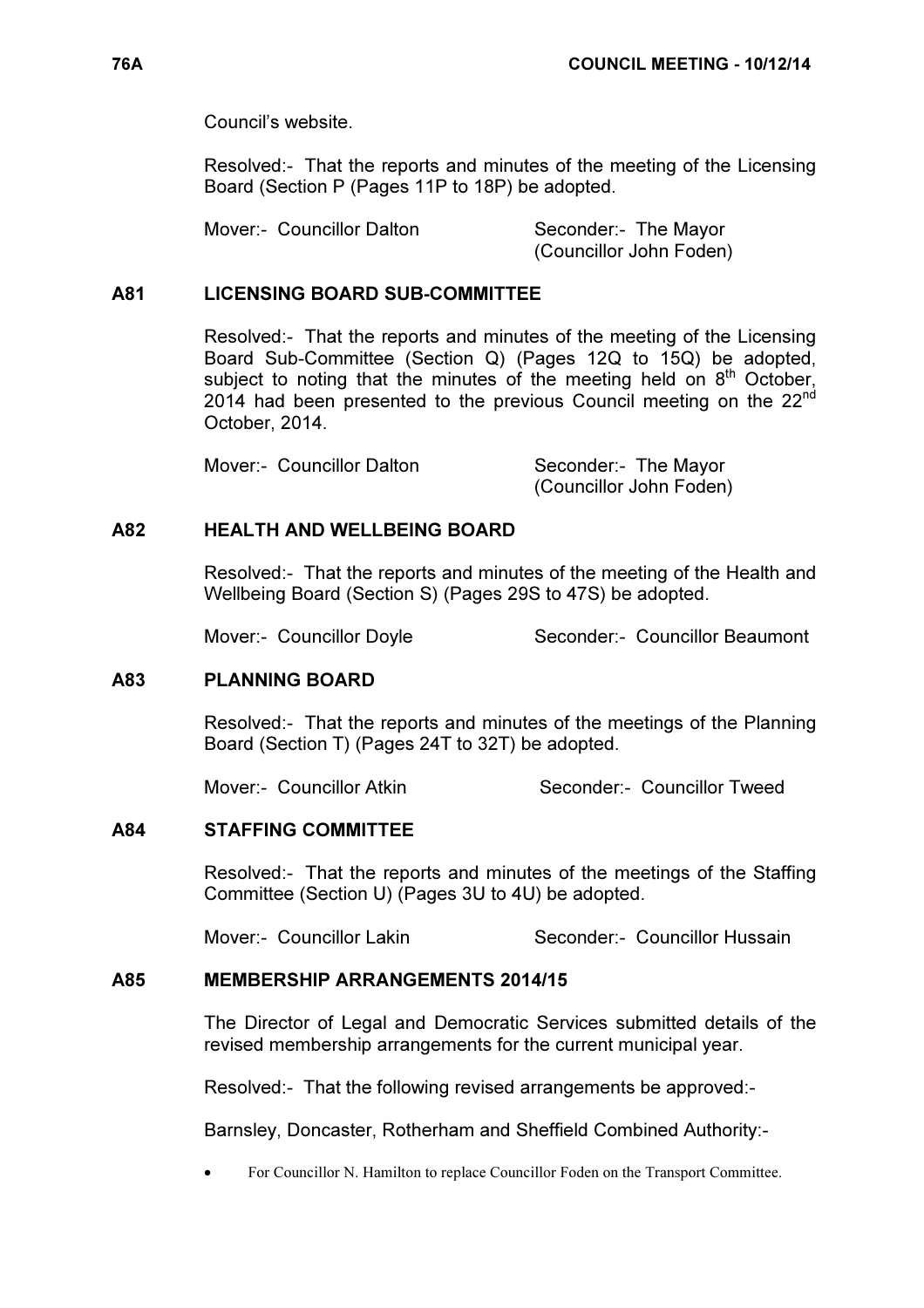• For Councillor Sangster to be included on the Audit Committee.

#### Improving Places Select Commission:-

For Councillor C. Vines to replace Councillor Finne.

#### Planning Board

• For Councillor Whelbourn to be the named substitute for Wentworth South.

#### Health Select Commission:-

• For Councillor Watson to be included on the membership and for him to replace Councillor Wyatt as Chairman.

#### Self Regulation Select Commission:-

• For Councillor Wyatt to be included on the membership and for him to replace Councillor Watson as Vice-Chairman.

#### Standards Committee:-

• For Councillor Roddison to be added to the membership of the Standards Committee.

#### Police and Crime Panel:-

• For Councillor Sangster to replace Councillor Sharman.

### A86 MOTION - COMMITTEE FORM OF GOVERNANCE

Moved by Councillor C. Vines and seconded by Councillor M. Vines.

"UKIP Councillors recognises that the Cabinet System of Governance creates a democratic deficit in local government, with key decisions made by very few elected members.

And especially with the reduction in numbers of Cabinet posts recently announced.

We believe that this will allow less democracy in decision making and with the portfolio members taking on further responsibilities without the appropriate skills this will lead to detrimental decisions being made.

And in light of the events and revelations of the past months which is now know that Cabinet Members were part of the problem with recognising child sexual exploitation in Rotherham Council.

We put forward our motion to change the Council's form of governance in accordance with Section 9K and 9KC of the Local Government Act 2000 to a committee form of governance as provided in Section 9B (1) (b). This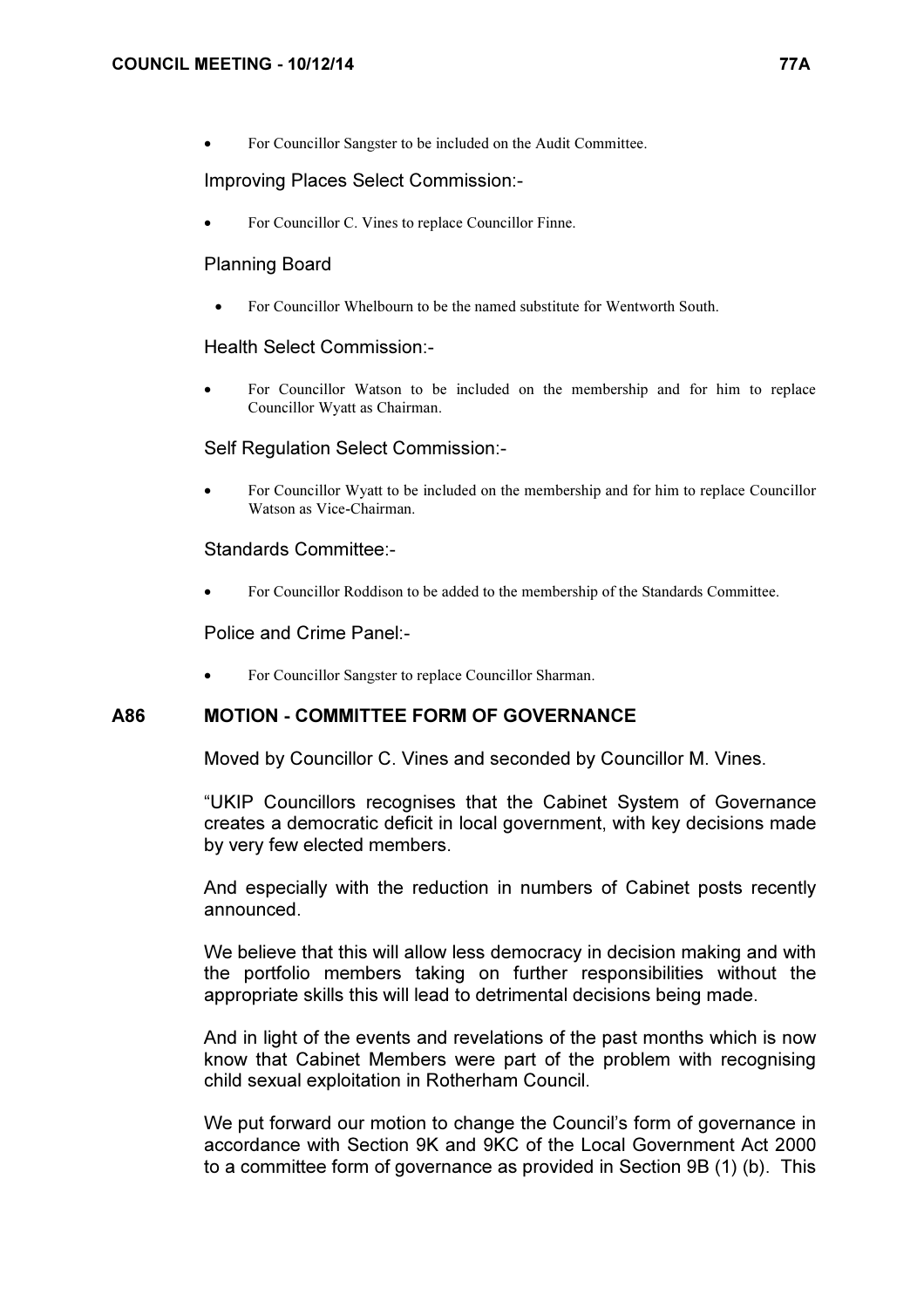new form of governance will come into force from the Council's 2015 AGM."

The motion was put and LOST.

(Councillors Cowles, Cutts, Finnie, Gilding, Hunter, Jepson, Middleton, Parker, Reeder, Reynolds, Turner, C. Vines and M. Vines requested that their vote in favour of the motion be recorded).

#### A87 MOTION - STANDARDS COMMITTEE

Moved by Councillor C. Vines and seconded by Councillor Reynolds.

"UKIP believes in openness and transparency and above all fairness and full accountability.

We believe that the present arrangement of the Standards Committee is fundamentally flawed and puts the Monitoring Officer and the Legal Department of the Council in an unattainable position.

It is like putting a fox in charge of the chickens and telling it which one be killed with the farmer holding a gun to its head.

With the fox being the Monitoring Officer, the chicken being the accused and the farmer the ruling party.

Over the years the Standards Committee has and still is a toothless waste of time in its present situation and should be disbanded.

We put forward our motion to change the Council's un-transparent Standards Committee from its present form where the Monitoring Officer is responsible for making the decision of who goes before it or who does not, this is unfair and unacceptable for the Council's own Legal Department to be judge and jury.

We believe this Committee should be made up of five Independent Members and four Elected Members; one from each Party and Independent.

All cases go to the Committee to be decided on whether a full hearing is required or not.

The Council's Monitoring Officer or Legal Representative should only be involved in giving legal advice and guidance.

This new method of governance of the Committee should come into force at the Council's 2015 Annual Meeting to give time to set it up."

The motion was put and LOST.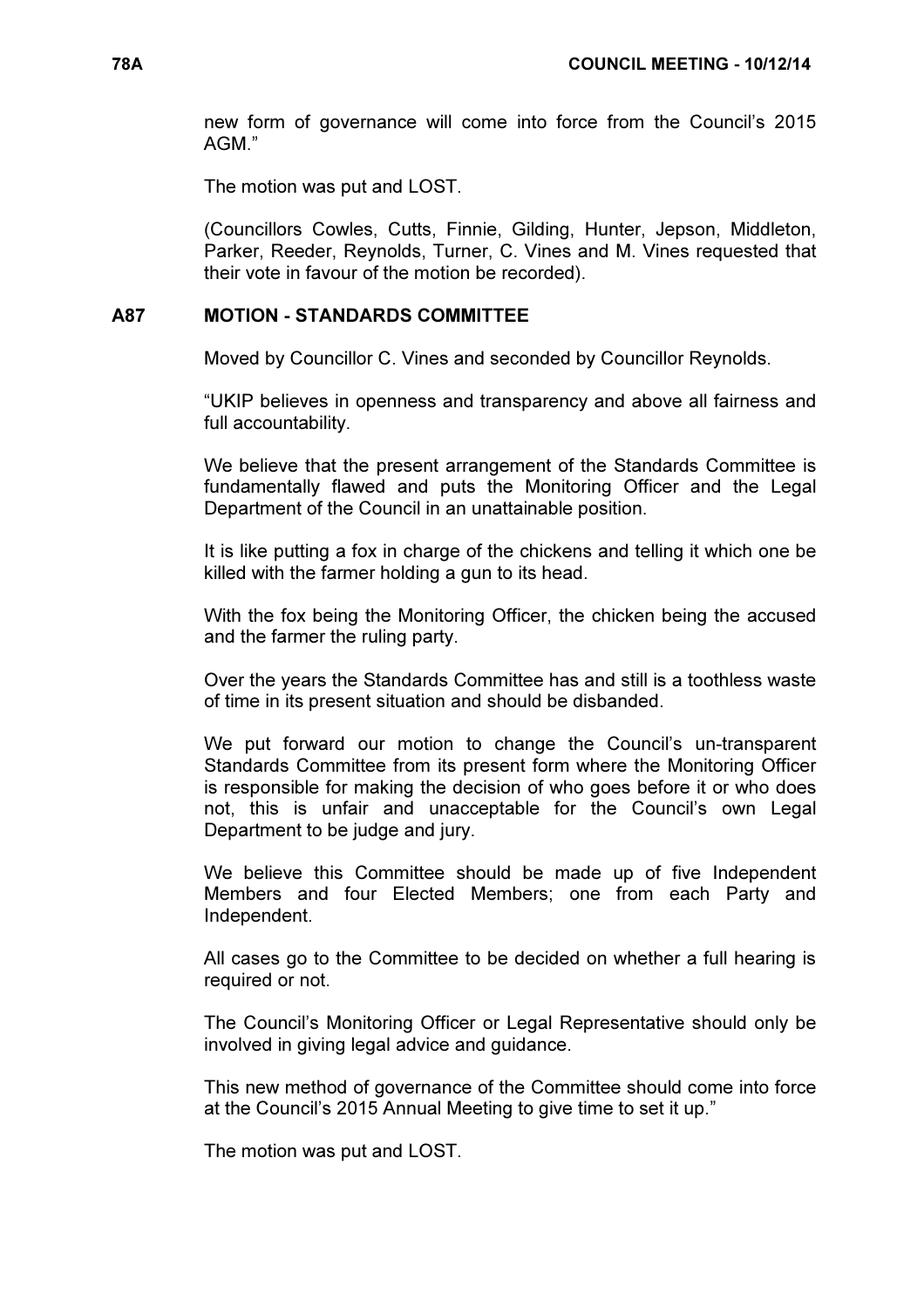(Councillors Cowles, Cutts, Finnie, Hunter, Parker, Reeder, Reynolds, Turner, C. Vines and M. Vines requested that their vote in favour of the motion be recorded).

(Councillors Gilding, Jepson and Middleton abstained from taking a vote)

# A88 MOTION - SHOUT (SOCIAL HOUSING UNDER THREAT)

Moved by Councillor Godfrey and seconded by Councillor Ellis.

"That this Council:-

- (a) Supports the launch of the SHOUT (Social Housing Under Threat) campaign on 18 June 2014.
- (b) Agrees with SHOUT that building social housing social rented homes - is at the core of tackling the housing crisis nationally and locally in Rotherham and that social rented housing meets needs that other tenures cannot address.
- (c) Notes under the Coalition Government the funding of social housing has become increasingly marginalised with the latest prospectus for bidders from the Homes and Communities Agency stating that 'social rent provision will only be supported in very limited circumstances.'
- (d) Welcomes the proposal to build 125 new affordable homes by the Council and Housing Associations over the next 3 years and to acquire a further 63 new homes. However, this provision only makes a small contribution towards meeting the identified housing need and is significantly less than the amount of social housing lost each year through the Right to Buy scheme.
- (e) Regrets that social housing faces great challenges in meeting the needs of those affected by welfare cuts and rule changes over the last three years, including the damaging "bedroom tax", and increased pressure from the escalating number of Council homes lost through the Right to Buy scheme.
- (f) Resolves to support the work of the SHOUT campaign and take a lead in affirming the positive value and purpose of social rented housing."

The motion was put and carried and was adopted by the Council.

(Councillors Cowles, Cutts, Finnie, Gilding, Middleton, Parker, Reynolds, Turner, C. Vines and M. Vines abstained from taking a vote)

# A89 QUESTIONS TO CABINET MEMBERS AND CHAIRMEN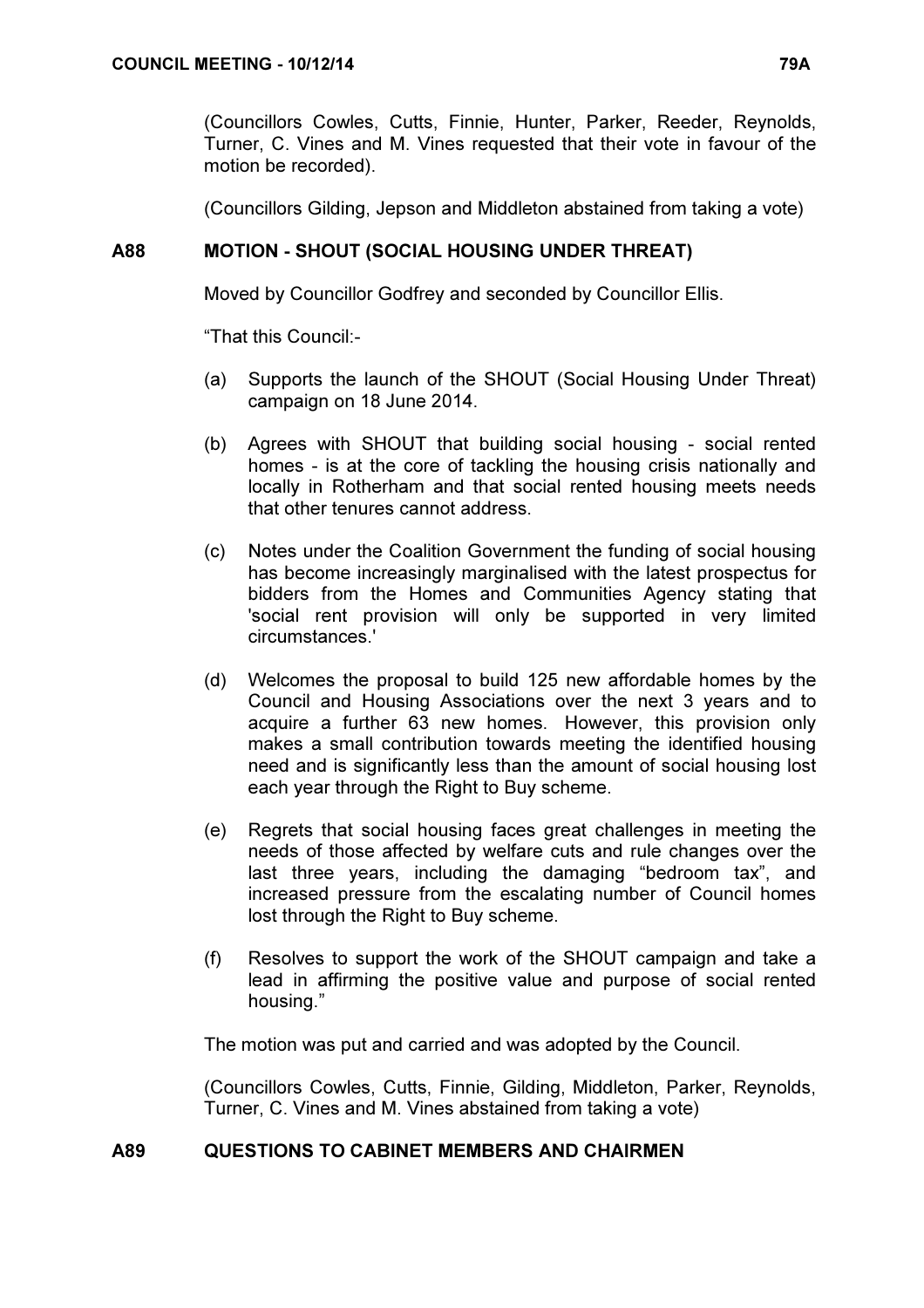(1) Councillor M. Vines asked why were the children at Abbey School being removed to other schools when this school was still open and there was no mandate as yet to close it?

The Cabinet Member for Education and Children's Services explained that after considering the findings of the recent inadequate Ofsted Report, coupled with the well known long standing historic issues at Abbey School, the Local Authority decided that the best option for the pupils, to ensure their educational needs were being met and they receive a good quality education in a safe and secure environment, was to propose closure and to offer parents the opportunity to transfer pupils to other good special schools across the borough.

Discussions were being held with individual parents/carers to ensure that any new school would be able to meet their child's needs.

In a supplementary question Councillor M. Vines asked if this was still only a proposal why were staffing ringing parents to ask if they wished their children to move places, why had staff left Abbey School and the Ofsted inspection where it would appear it was the management that was a problem not the children or the staff.

The Cabinet Member for Education and Children's Services pointed out that the proposal was still out for consultation, but SEN staff were telephoning parents asking if their children did wish to transfer schools in the best interests of their children in order to move their education forward.

In terms of the relationship with management and staff at the school, Ofsted had regarded the leadership as a strength, but this was disconnected from the school, which was a problem and needed to be resolved.

(2) Councillor C. Vines asked should RMBC publish on its website the names and photos of all Rotherham licensed taxi drivers to give customers more confidence and would aid identification if any offences was committed especially in light of CSE linked to taxi companies mentioned in the Jay report?

The Chairman of the Licensing Board confirmed that the Council were currently working with a software provider that would allow the online publication of all of the Council's licensing registers. This facility would allow members of the public to view information in relation to licensed drivers, and would include details of licence number, date that the licence was granted, date of licence expiry, details of operator, conditions attached to the licence and details of any Licensing Board meetings relevant to the licence holder.

It may be possible to include photographs of individual licence holders, however this was something that would need to be discussed further with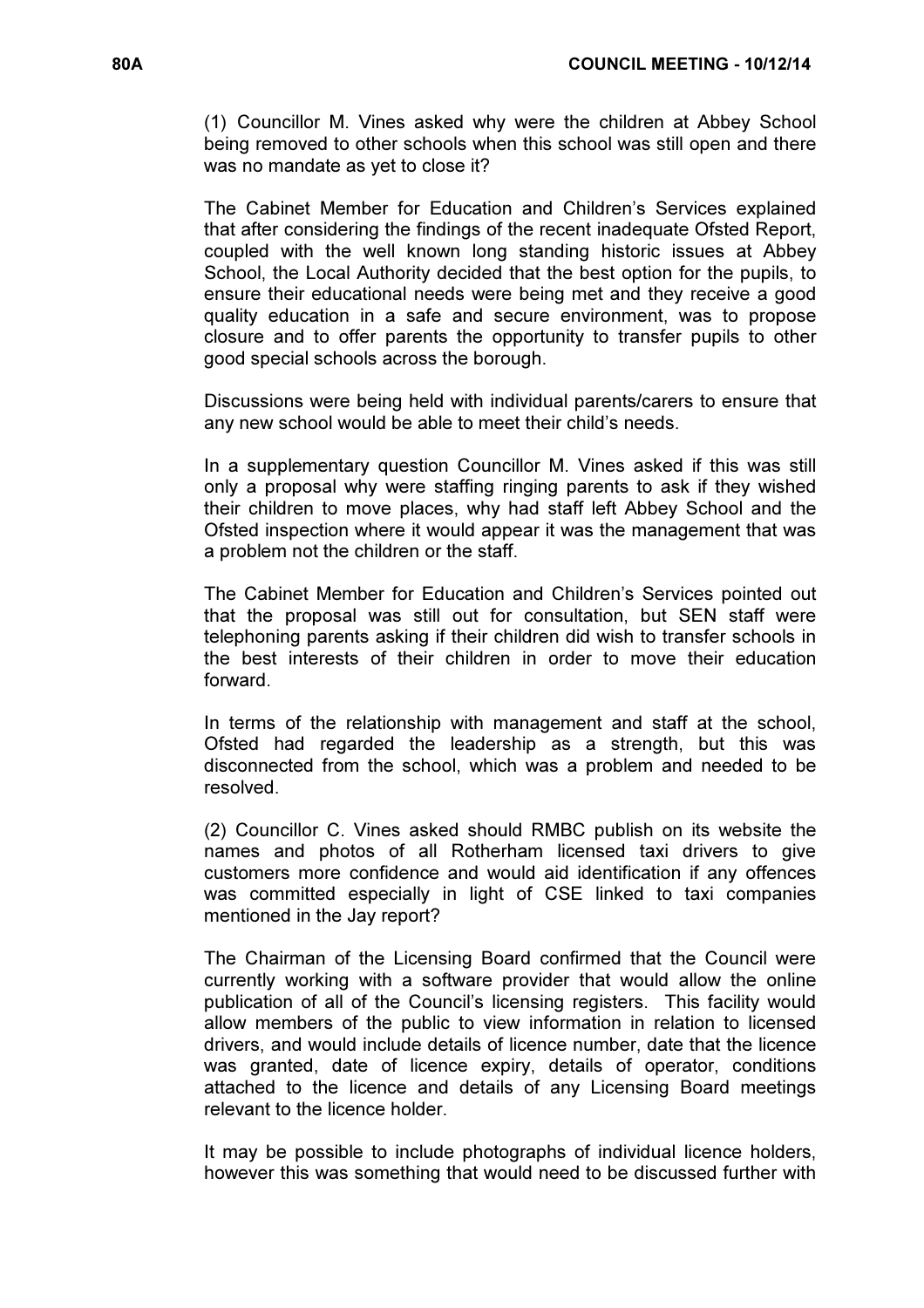the software provider. This was because the online register drew information from the Council's database as a text field and it was not clear whether this could be tailored to include images. If this is possible then this is something that could be brought before the Licensing Board for consideration.

However, as the questioner was aware, the Council was in the midst of a public consultation with regard to the processes and procedures that were in place around the licensing of drivers, vehicles and operators. One of the proposals related to the identification of drivers and vehicles. The current requirement was for all drivers to wear an identification badge issued by the Council, and for vehicles to have a sign fixed to each front passenger door of the vehicle and a licence plate fixed to the rear of the vehicle. The introduction of the following additional requirements was being proposed:-

- A licence plate to be fixed to the front of the vehicle.
- A notice fixed to each rear quarterlight of the vehicle giving details of the vehicle licence (the notice must be able to be read from both inside and outside the vehicle).
- A notice fixed to the front windscreen giving details of the vehicle licence (again, the notice must be able to be read from both inside and outside the vehicle).
- A notice to be displayed within the passenger compartment of the vehicle that gives details of the current driver of the vehicle (the notice must be clearly visible and able to be read from the passenger seats in the vehicle).

It was envisaged that these additional requirements would make it much easier for passengers to identify both the vehicle and the driver and should give reassurance to the passenger that the appropriate licenses were held and also allow them to obtain the details of the driver/vehicle in cases of complaint.

In a supplementary question Councillor C. Vines did not believe it was a problem to include photographs, but provided the general public with the assurance that if an incident arose then they could clearly identify the person in question.

The Chairman of the Licensing Board pointed out the importance of a victim of a crime reporting any complaint either to the Licensing Board or to the Police who would investigate any crime involved. As there are over 1100 licensed drivers, it was considered that the involvement of the Police in this way would be a far more effective method of investigating crimes, and would minimise the chances of incidents occurring as a result of mistaken identity.

(3) Councillor Jepson asked following the recent A57 improvements at Todwick, £100,000 was being spent on a footpath in the area with no proven need and asked why had this surplus contract money not been spent repairing the local roads damaged by the resulting traffic diversions or on a much needed pedestrian crossing at South Anston.

The Cabinet Member for Safe and Attractive Neighbourhoods explained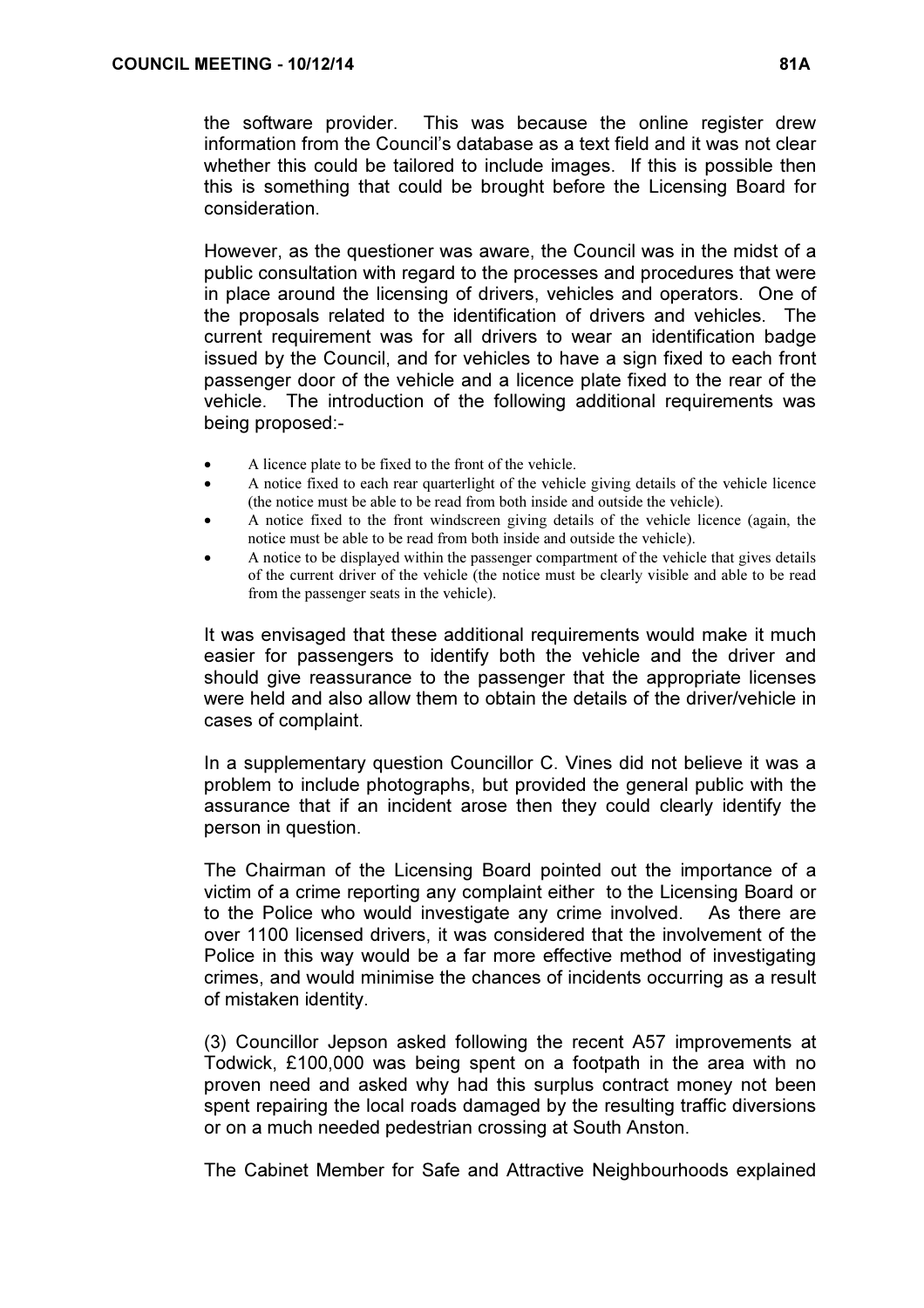that the completion of the A57 major highway scheme resulted in a short 'missing link' of footway on the eastern side of Todwick Road, the B6463. The construction of a new footway to Todwick Road in 2010 extended only as far as Pocket Handkerchief Lane; the A57 scheme, in essentially its present form, and the associated CPO orders were published in 2009 and the eventual construction of the scheme removed most of the hazards that had made the route inaccessible. The missing link between the two schemes was on a bend in the road at a place where the verge was narrow or non-existent.

Various and numerous representations and enquiries have been made regarding this missing link, that would open up a pedestrian route along the whole of the B6463. These included the Clerk to Todwick Parish and Sir Kevin Barron MP. An earlier planned scheme, to link the public footpath at the approximate mid-point of the bend, to Pocket Handkerchief Lane was, therefore, adapted to instead complete the missing footway link.

The scheme was funded from the Local Transport Plan Integrated Transport Budget under the theme of 'connectivity – walking road crossings' and was not funded from surplus contract monies from the major scheme budget. Any surplus main contract funding would be ploughed back into highway maintenance.

To support the answer to the question Councillor Watson confirmed when the road was built the original footpath was detailed, but concern had been expressed to him at surgeries that there was not a safe walking route to Dinnington.

In a supplementary question Councillor Jepson asked if the Cabinet Member would be prepared to meet with himself and other Ward Members and representatives of the Parish Council to discuss concerns within South Anston in the New Year to see if matters could be moved forward given the number of the complaints.

The Cabinet Member for Safe and Attractive Neighbourhoods agreed she would meet with Councillor Jepson along with the Transport Manager to see if matters could be progressed.

(4) Councillor Reeder asked could the Leader explain why a school in Rotherham had been allowed to overspend by nearly £1 million pounds and why was this allowed to happen by the L.E.A. and Governors?

The Cabinet Member for Education and Children's Services explained the school was not £1 million pounds overspent, this was a projected figure. The Council would be ensuring that a sound financial Recovery Plan was put in place.

In a supplementary question Councillor Reeder asked if she could be told the exact overspend figure and had it affected the children who were in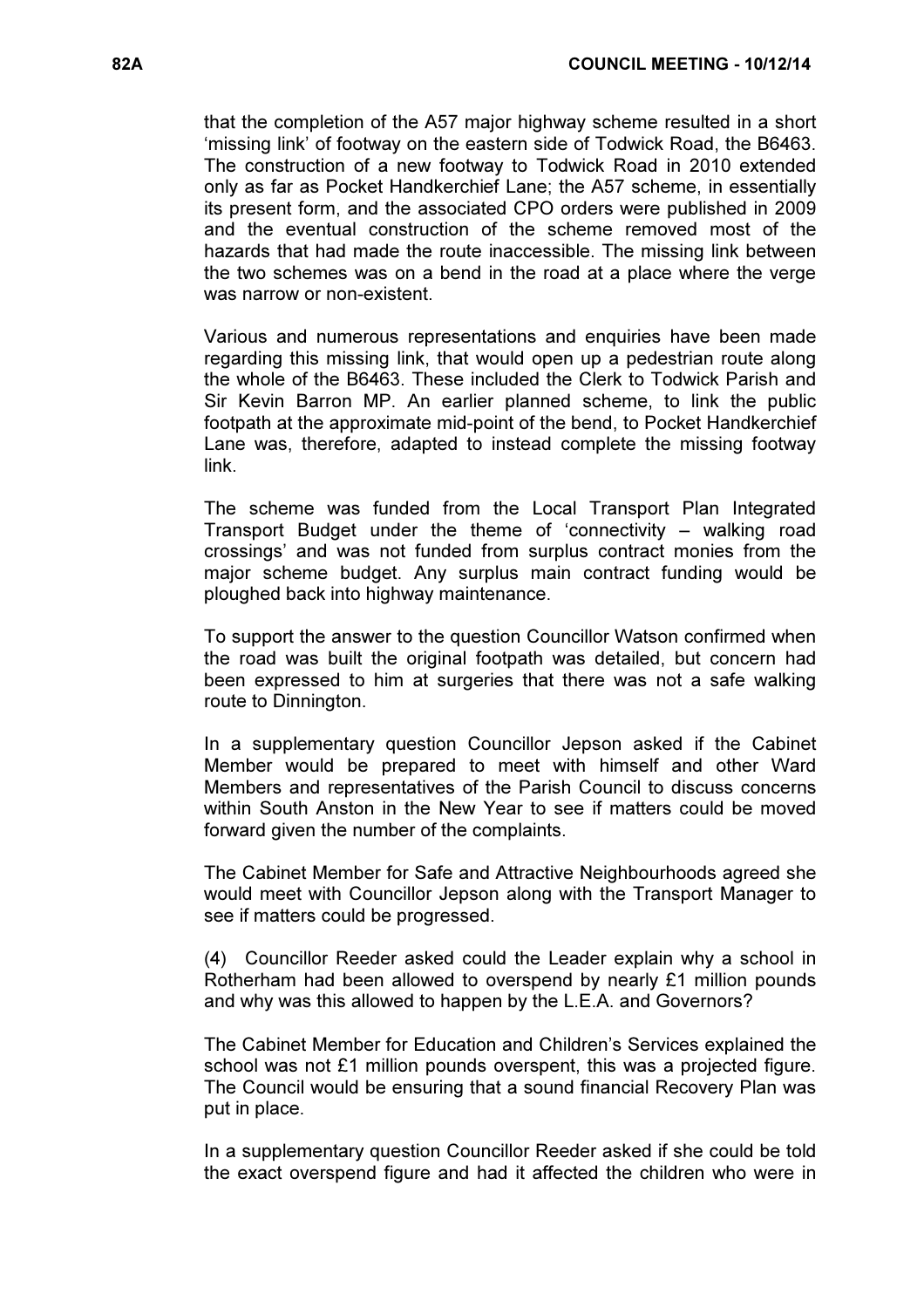attendance at the school.

The Cabinet Member for Education and Children's Services was unable to confirm the exact overspend figure, but explained the projection was based on staffing resources, which were now being reduced. A recent monitoring report from H.M.I. had confirmed that the situation at the school as now improving and good structures were now in place.

(5) Councillor Hunter thanked the Council for its commitment to upgrade its low paid employee salaries from the minimum wage to the living wage and asked could the Council confirm that this transition would not be used to increase the already generous Councillors' allowance which was roughly based on the minimum wage?

The Leader explained that Members have for a number of years declined to take an increase in their allowances which reflected the national pay increase for staff. Members would need to consider whether they wished to accept the increase on this occasion. The current allowances were determined by the Council in 2011 following the recommendations of the Independent Remuneration Panel and they were not based on the minimum wage.

(6) Councillor Turner asked what was the final deal with Tescos to encourage them to move from Forge Island to the valuable real estate in and around Walker Place?

The Cabinet Member for Business Growth and Regeneration explained that Tesco's lease their new store from a private developer who paid the Council the commercial value of the site around Walker Place. This capital receipt was £7,330,051. In addition there was a recent overall capital receipt to the Council of £2,934,664. In addition the Council have the option, until 31<sup>st</sup> December 2015, to purchase Forge Island.

In a supplementary question Councillor Turner pointed out that the relocation of the Tesco store had never been raised in Scrutiny, but it was his understanding that the sale of the town centre site had been negotiated through a third party and asked why was this necessary.

The Cabinet Member for Business Growth and Regeneration explained that he was unaware that it had been negotiated through a third party, but as part of the decision making process that area of town formed part of the Town Centre Masterplan when it was decided to build Riverside House. This Masterplan would have been presented to Scrutiny as part of this process, but the site vacated by the Council on Walker Place was identified and purchased by Tesco, who had also created two hundred extra jobs as a direct result of their relocation.

(7) Councillor Cowles referred to the last Council meeting where the Deputy Leader made an unfounded and unresearched allegation, that the register of interests of UKIP Councillors was incorrect. Legal Services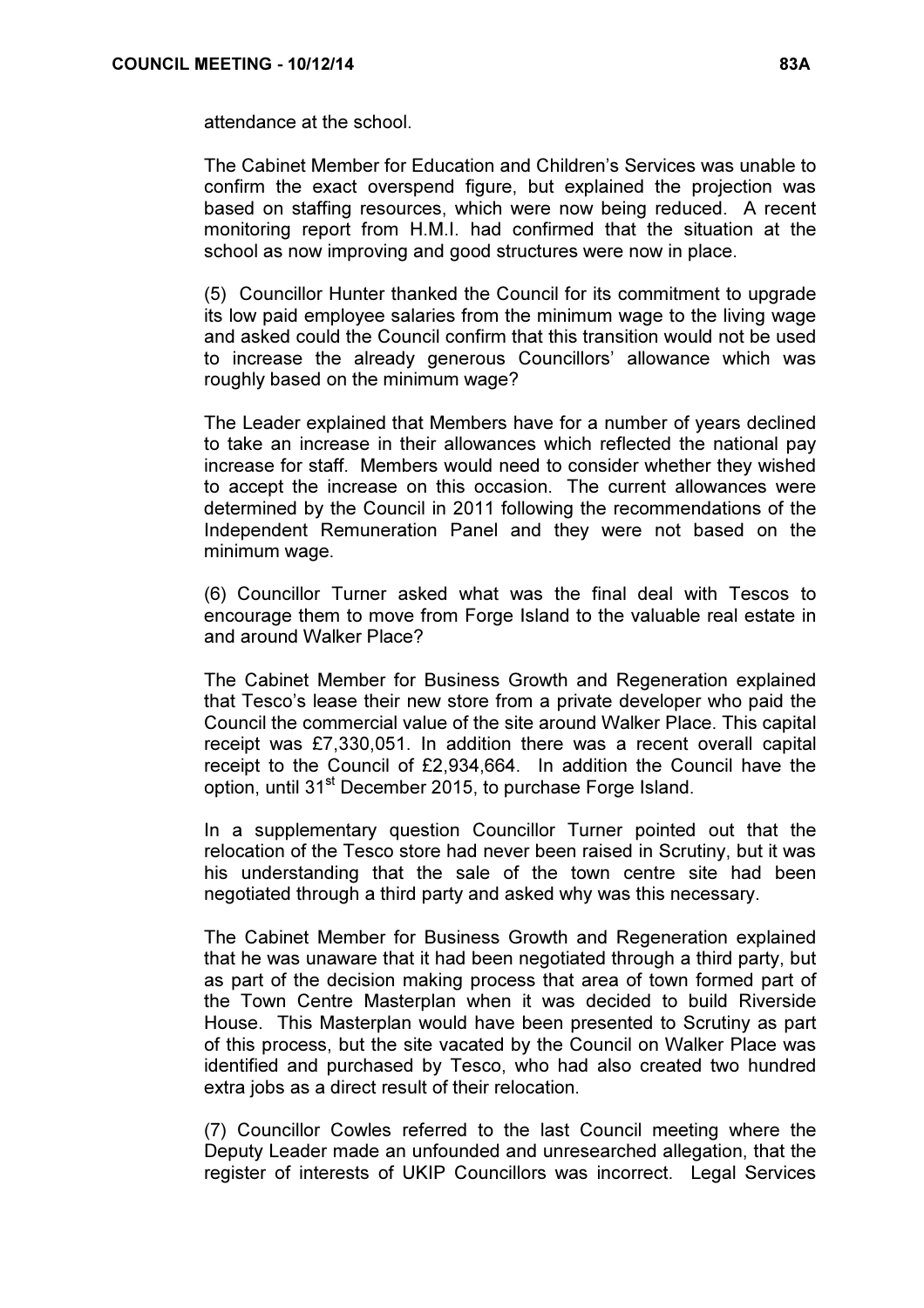have now stated "There has been no failure to disclose an interest by any UKIP Councillor" and asked if she would apologise for her wild and unfounded allegations when he had, in fact, got four register of interests from Labour Councillors who were in the same position as UKIP Councillors?

The Deputy Leader found this to be an odd accusation seeing this started with Councillor Cowles himself making wild and unfounded allegations about the Deputy Leader.

As it was said last month two members of the UKIP Party did not declare an address in the Rotherham Borough, The Deputy Leader was pleased that the Monitoring Officer had advised these Members that they were not required to disclose their address as evidently it would have been a serious matter otherwise.

The Leader thanked Councillor Cowles for bringing the information about Labour Members to the Council's attention and welcomed the sharing of this information. In turn he would share the information from a UKIP Councillor's register of interests he had looked at yesterday which was not up-to-date.

In a supplementary question Councillor Cowles pointed out the allegations were not wild, but simply questioning how many days a week the Deputy Leader was in Rotherham being paid a substantial sum from the public purse and at that time the register of interests was not up-to-date. He believed that by making unsubstantiated statements it cast doubt on the statements made by some Members and also on the judgement of the people that elected them.

The Deputy Leader explained to Councillor Cowles that she had merely pointed out that some UKIP Members did not appear to live in the Borough as they did not declare that they lived in private rented accommodation. She was surprised to learn that privately rented properties do not have to be declared. She herself lived in private rented accommodation and did declare this on her register of interests, but had sought advice from the Monitoring Officer, Association of Labour Councillor's and the Local Government Association.

(8) Councillor Middleton asked could the Cabinet Member for Education and Children's Services outline the disciplinary measures which would be considered in dealing with dereliction of duty displayed in the disastrous handling of the case of a twenty month old child in Rotherham recently dealt with by Mr. Justice Holman in the High Court?

The Cabinet Member for Education and Children's Services review of the practice regarding this case was being undertaken and appropriate management action would follow. It was important to note that the Department would not be operating a blame culture, but developing a learning culture. This was the best way of improving the many difficult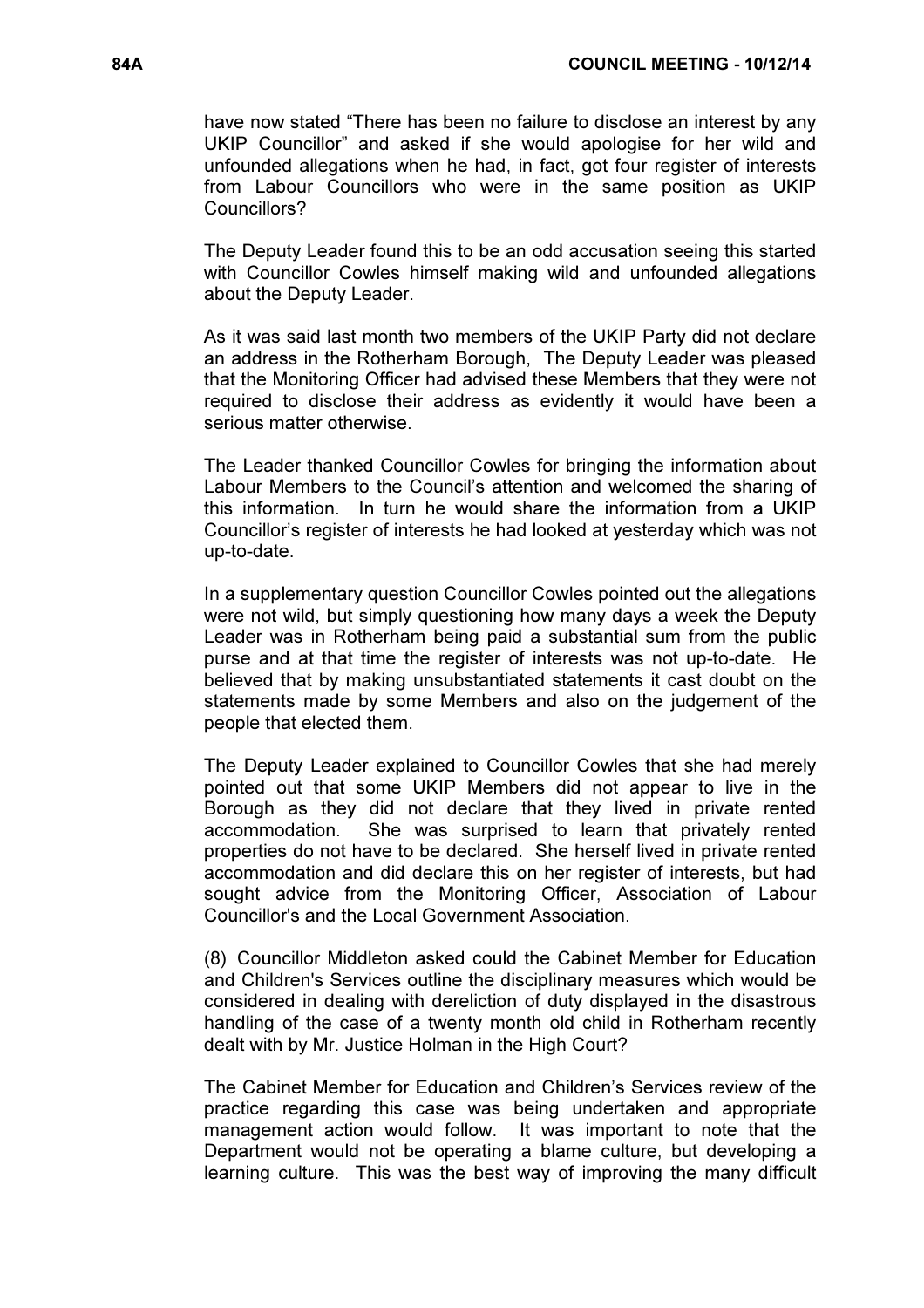decisions which were taken every day to improve the lives of vulnerable children and their families.

(9) Councillor M. Vines confirmed she had been approached by parents of children who have been asked by the Education Authority to move their children to other schools and were now asking if they can bring their children back to Abbey School as many now feel the real reason is to reduce numbers to close the school?

The Cabinet Member for Education and Children's Services explained that the reason parents were being offered an alternative school place was to ensure that their educational needs were being met in a good special school. The Council have not had any parents contact them to return their children to Abbey School. What had been received was positive feedback that the Local Authority have taken action to ensure the children's needs were met in a good school.

In a supplementary question Councillor M. Vines asked if the responses from parents could be provided in writing.

The Cabinet for Education and Children's Services confirmed that the information could be provided, but this would have to be anonymised.

(10) This question was excluded by the Mayor as this referred to party political matters and not those related to the Borough.

(11) Councillor Hunter referred to the public noticing a large number of seemingly vacant Council properties across the Borough and were saying the Council was deliberately leaving them empty in order to save money. Could the Council impose a reasonable minimum turnaround period on empty properties to demonstrate that this is not the case?

The Cabinet Member for Safe and Attractive Neighbourhoods confirmed that in the last nine months the number of empty properties (Council stock) had, with the exception of three weeks over the summer, never exceeded 200 units. This was less than 1% of the total stock. There had been a recent increase due to evictions but the number was still around 1% (213 units as at Monday,  $8<sup>th</sup>$  December, 2014).

The aim was to keep the number at 1% or less in normal circumstances i.e. around 35/40 terminations per week.

In terms of turnaround significant action had been taken to reduce this and currently it stood at 22 days (target 25 days) which compared with 29/30 days in 2013/14 financial year. This was an upper quartile performance and the best it has been for some years - possibly ever. This also needed to be considered in the context of improving quality set against a background of increasingly poor standard of returns due to abuse.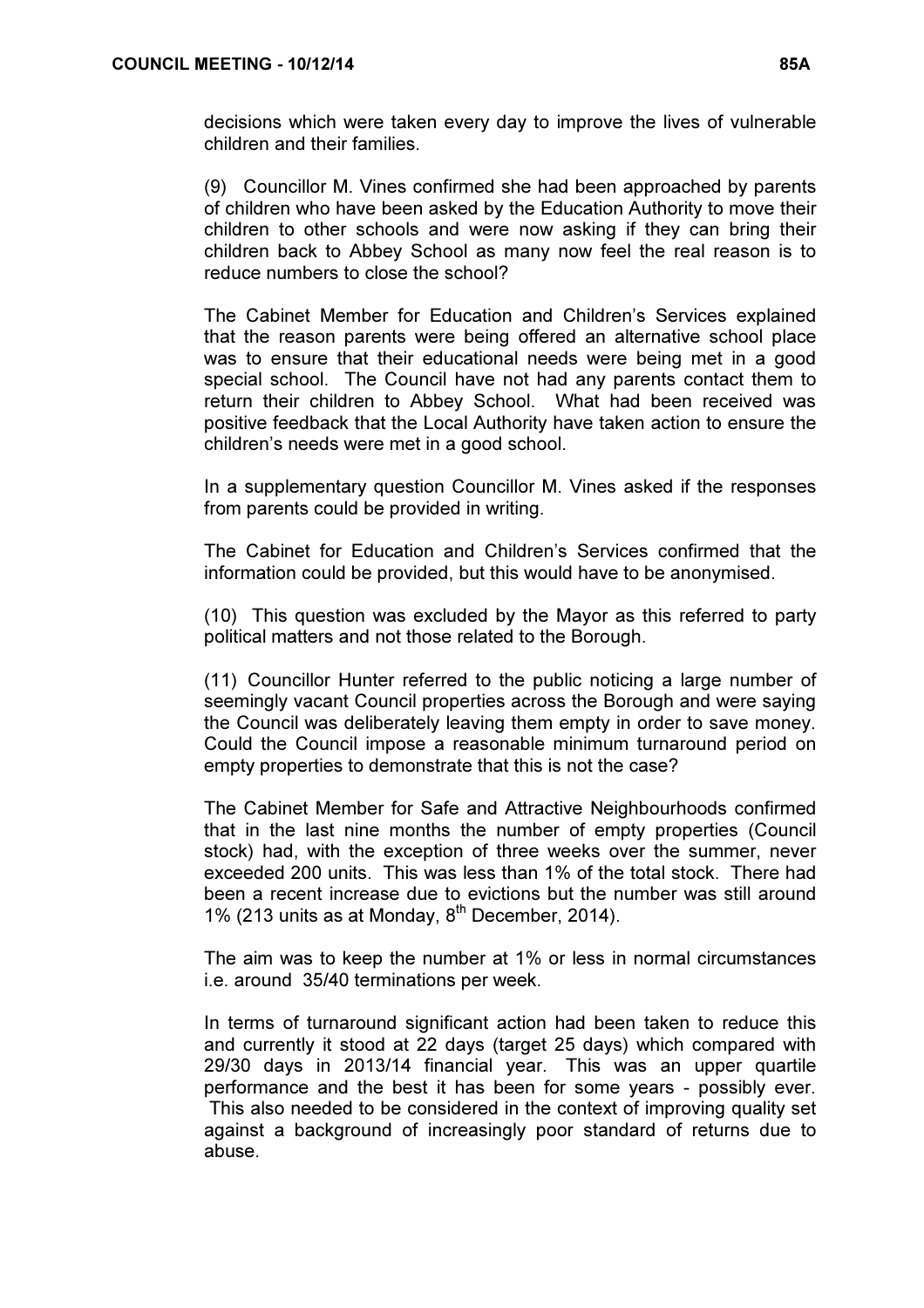Clearly the position would be worked upon to maintain the position and improve where possible, but overall the position was excellent by which ever measure you choose.

The Council had a Key Performance Indicator for Void Council Houses, it monitored this on a weekly basis as it was very important this was as efficient as could be in the way voids were managed.

This financial year 1214 void properties have been brought back into use. Placing priority on investing in bringing void properties back into use would continue to ensure rent losses were kept to an absolute minimum and give residents in housing need the best opportunity to access affordable social housing.

In a supplementary question Councillor Hunter asked if there could be an opportunity placed on the website where members of the public could report when an property was empty. Some of the houses may be empty when residents leave and the Council may be unaware.

The Cabinet Member for Safe and Attractive Neighbourhoods confirmed she would forward any telephone numbers etc. where such information could be reported. It will be a minority of cases where the Council were unaware a property was empty.

To assist Councillor Swift confirmed that as part of his Ward arrangements the Housing Champion for his area would report into a housing surgery any properties that had been reported as empty.

(12) Councillor Turner asked was it not a fact that hundreds of thousands of pounds were spent by the Council in public and private consultation over several years to evolve a master plan for Forge Island culminating in an aesthetic state of the art model of the project incorporating cinemas and a theatre?

The Cabinet Member for Business Growth and Regeneration confirmed there had been no public consultation activity on Forge Island, or development of a master plan, since the original Town Team activity and the launch of Rotherham Renaissance. There was no Forge Island aesthetic model indicating development of a Cinema and Theatre, although it was no secret the Council still had aspirations to deliver a major leisure scheme in the town centre. No site had been earmarked, but would involve the Council working with investors. Resourcing had mostly been limited to officer time in discussing development and inward investment with private sector developers and operators.

In a supplementary question Councillor Turner expressed his confusion as he could recall lots of consultation taking place about regeneration in the town centre when he was a Councillor. A model of some kind was available and it was no secret to Tesco that their site was earmarked by the Council for some kind of development. If viable scrutiny had been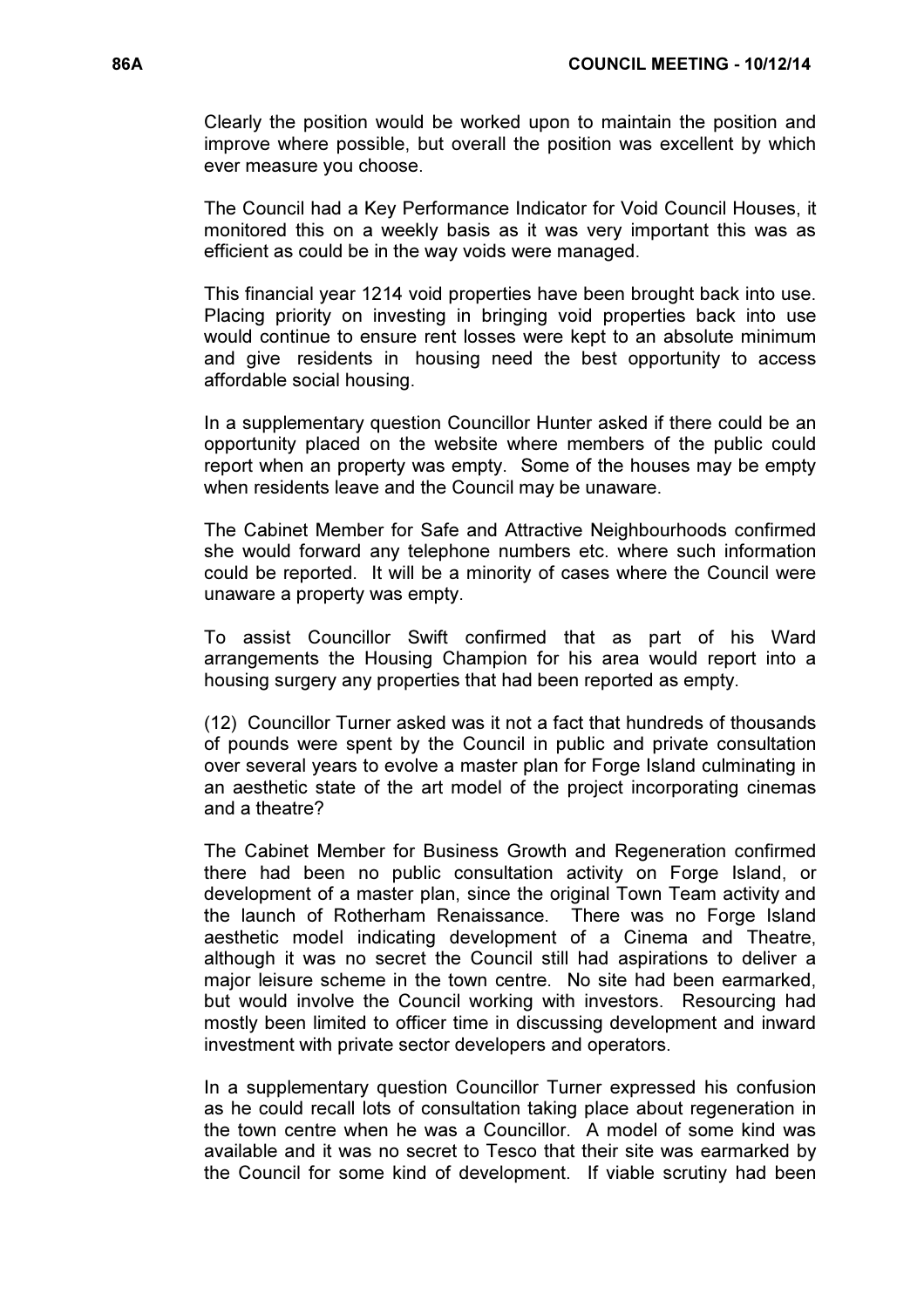The Cabinet Member for Business Growth and Regeneration explained that Forge Island would have appeared in the town centre masterplan and would do moving forward. Development of the town centre did just not include Forge Island, but also included the Guest and Chrimes building, Westgate and Royal Mail Depot. The town centre masterplan would have appeared in documents presented to Scrutiny. The Rotherham Growth Plan would also be circulated for consultation in the next few weeks and would appear at Scrutiny in the near year and Members of the relevant Select Commission would have the opportunity to consider and make comment on the content.

In terms of the deal with Tesco taking over the Walker Place site, this was completely separate to any discussions taking place around Forge Island. Other options were being considered for Forge Island potentially delivering a public sector hub via the Government given the positive development in Riverside House.

To assist Councillor Sangster shed a little more light on the comments about the model for the town centre. Yorkshire Forward were involved with the Rotherham Town Team about Forge Island and did have a model made showing a theatre and cinema development on this key site, but this was funded from Yorkshire Forward and not the Council.

(13) This question was excluded by the Mayor as this referred to party political matters and not those related to the Borough.

(14) Councillor Hunter referred to many Council employees being anxious at the proposals to contract out all Adult Services with the exception of Enablement after the May, 2015 election and asked could the Council shed some light on these anxieties?

The Cabinet Member for Adult Social Care and Health regarded the staff in Adult Social Care as some of the most dedicated, well trained and committed staff in the country. If there were options to change any way services were delivered then they would be subject to proper consultation with staff, trade unions and service users.

In a supplementary question Councillor Hunter took this as a yes that this would be considered.

(15) Councillor Cowles asked now that the perfidious Roger Stone had resigned and the immense embarrassment it has caused, due to the fact the Council were told there was no way of removing him, would the Council be in favour of a local recall system being put in place to make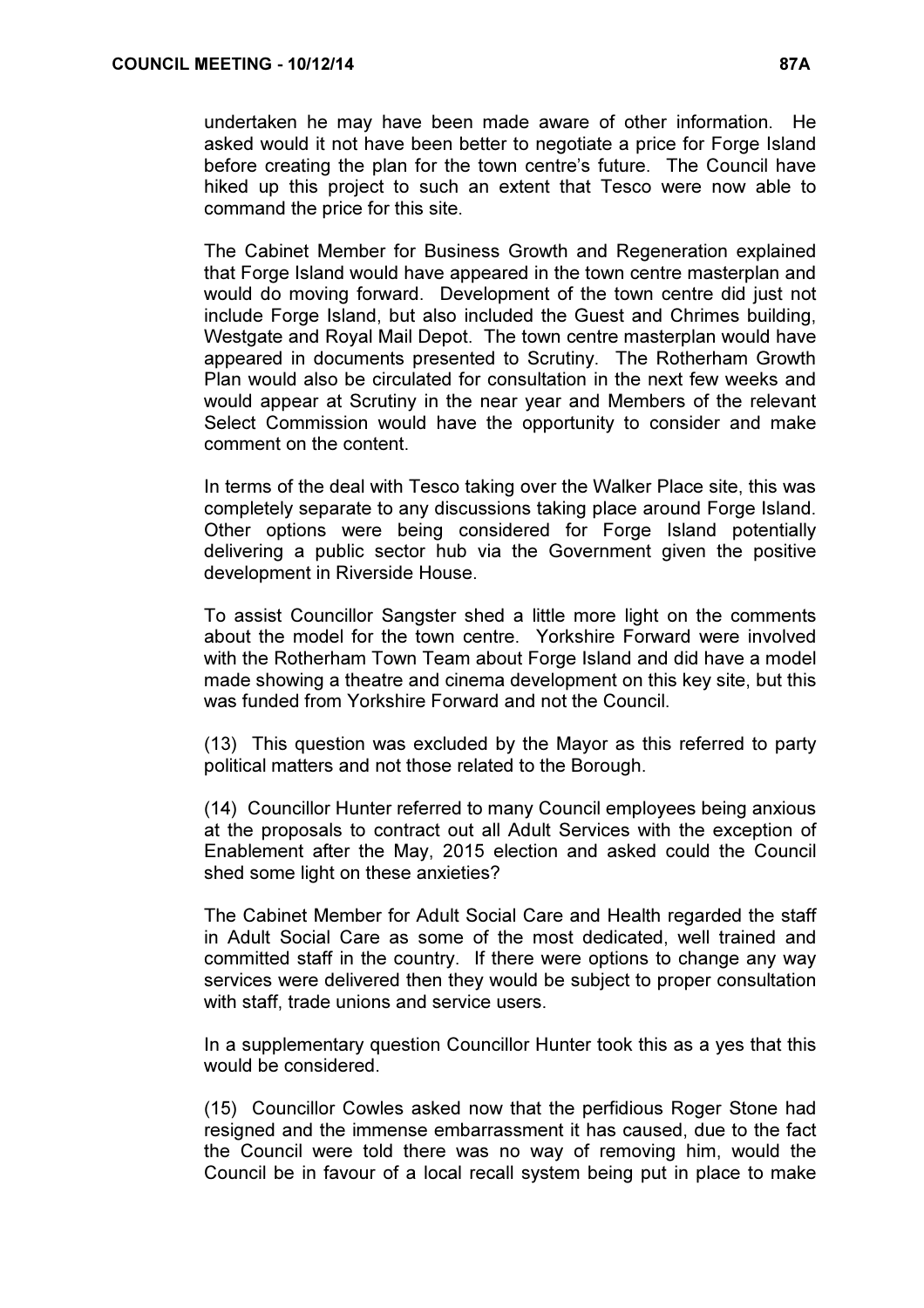Councillors more accountable to the public?

The Leader hoped that all Councillors were in favour of maximising accountability and transparency and it would of course be a matter for Central Government to determine whether to implement the system suggested by Councillor Cowles.

In a supplementary question Councillor Cowles was pleased to hear that the Leader was in agreement and gave the Council the opportunity to lift its reputation out of the gutter and give the people a chance to elect people to serve them. Councillor Cowles was happy that the Leader would should some leadership and introduce a system that would recall the Council's Constitution.

The Leader pointed out that he had not said what Councillor Cowles had suggested, but that would be up to Central Government to introduce a system not this Council.

(16) Councillor Cowles asked did the Council currently have an Elected Member on the Board of Magna, and if so, could you please tell him who that person was?

The Leader confirmed that Councillor Sharman was nominated as the Council's representative to the Magna Trust Limited by the Leader as his replacement on the 12<sup>th</sup> November, 2014.

In a supplementary question Councillor Cowles pointed out that Magna had over £500,000 in outstanding loans and over £300,000 to be repaid this year. In view of the fact that the customer facing side of the business was almost defunct and the organisation relied on corporate entertainment it must compete with other locations in times of financial risk would the Leader give his assurance that no further public money would be provided from this Council?

The Leader explained that the short term loan position was reviewed annually and this Council as part of its budget deliberations had asked for a report to be brought forward to consider on Magna.

(17) Councillor Cowles referred to the Shadow Work and Pensions Minister, Rachel Reeves, stating recently that the current welfare system was "never designed for the levels of migration we are now seeing". Would the Leader of the Council agree with these comments about the impact of immigration on our welfare state?

The Leader explained that as Elected Members would be aware the current welfare state had its origin in the post-World War Two era.

Founded by Beveridge, he put in place the core elements of the current welfare state namely social security, a national health service, free education, access to council housing and achieving full employment.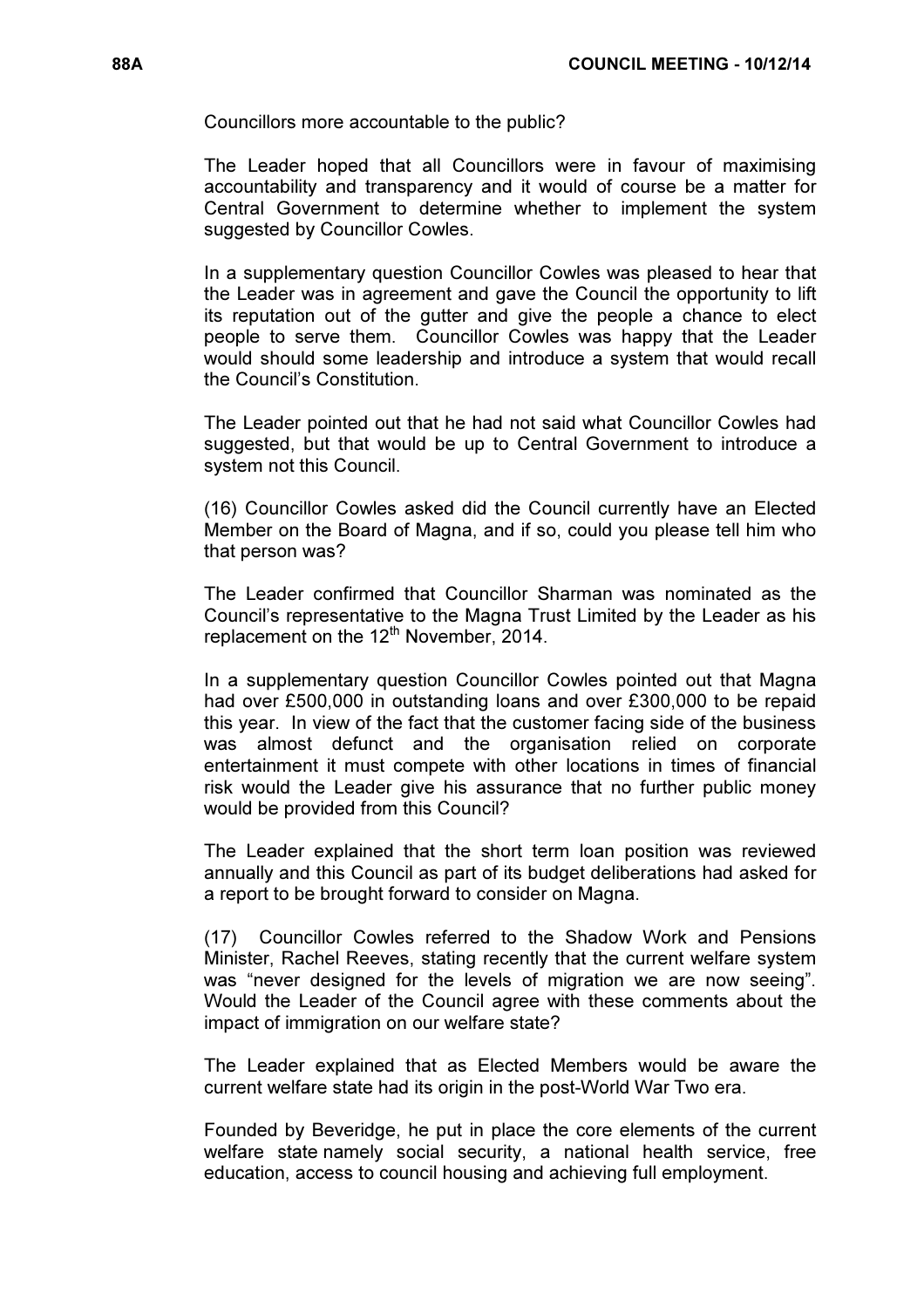Clearly society had moved on and there were many factors that could not have been envisaged by Beveridge at the time. Therefore, the welfare state had evolved under successive Governments who have attempted to make adjustments to reflect demographic and other changes including the impact of migration.

However, the Leader believed the founding principles of the welfare state to provide support for those in greatest need from "cradle to grave" was still relevant today and there was nothing in the statement issued by The Shadow Work and Pensions Minister, Rachel Reeves, that contradicted this.

In a supplementary question Councillor Cowles pointed out that Rachel Reeves was not the only Labour Member who had recently discovered that immigration had damaged the lives of many people that Labour founded to support. Ed Milliband attacked the Prime Minister last week for missing his migration target and Yvette Cooper on the 18<sup>th</sup> November. 2014 asked for a call for action to control the impact of migration especially on low skills, jobs and wages. So in the space of a couple of years Labour had gone from screeching racist at anyone that mentioned this issue to saying it was now a massive problem. Academics like Harvard Professor Economics George Borger indicate that high income earners won while low income earners lost and the bosses of large companies were winners while the low skilled and low paid working class were losers. The Leader was, therefore, asked which one did he want to get rid of and which one did he wish to keep – immigration or the welfare state?

The Leader confirmed an answer to this question would be provided in writing (see addendum attached to the minutes).

(18) Councillor Cowles referred to several Councils located in economically deprived areas carrying out extensive research into the lack of minimum wage enforcement in their wider Borough. Had this Council conducted any research recently into how effectively the minimum wage was being enforced and if not, why not?

The Cabinet Member for Environment was not aware of any research being undertaken into how many employers may or may not be paying below the national minimum wage. In the interest of collaboration the Cabinet Member gave an undertaking to go back and look at the enforcement around the minimum wage.

This is a matter of legal enforcement by the Authorities and not the Council. Any rates of pay below the national minimum wage are against the law and the advised route is for employees to report this practice to the HMRC who were responsible for taking action.

The minimum wage was one of the proudest achievements of the Labour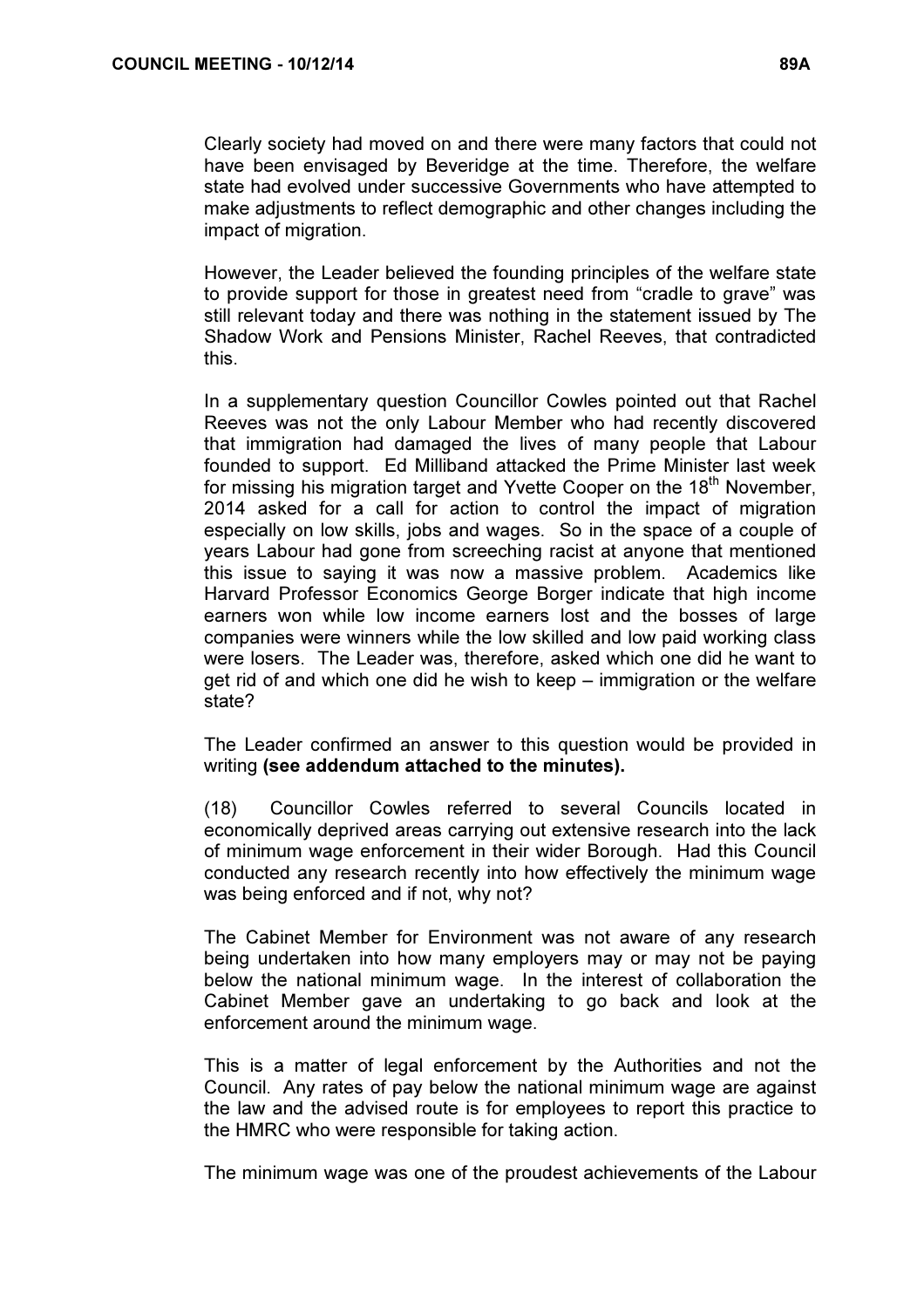Government for the people of this country. It took people out of poverty and tackled the longstanding issues in communities. It was opposed by the Conservative Party and was proven to be a fantastic initiative in the long run.

The Council also needed to ensure that the enforcement referred to above would be lobbied to Government to put this into the hands of Local Authorities where it was found that companies were abusing the minimum wage which would allow the Council to have some control and be in a position to tackle the issues.

In a supplementary question Councillor Cowles pointed out that the Government's Migration Advisory Committee found that inspection regimes were insufficiently robust where it was found that the minimum wage was not being paid. Enforcement was not robust and penalties were feeble. An employer could expect a visit from HMRC once every 250 years and prosecutions never. In short Local Government would have to do something about this as Central Government was not interested in doing their job. Councillor Cowles was happy to hear that this Council wanted to see devolvement about the minimum wage enforcement down to a local level. He, therefore, asked if it could be investigated and any abuse stamped out?

The Cabinet Member for Environment explained the current Government had only prosecuted two organisations which was not right and agreed that Central Government did not see this as a priority. If the current Government were not prosecuting then the Labour Government would make it tougher, harder and enforce the minimum wage and make sure that workers were not exploited because they were trafficked from Europe into Britain, make sure that people locally were not under valued or under paid because other people were cutting them out. He quoted information in the press that an extra 51,000 people had been referred to food banks because of low pay. Rotherham did pay a local living wage and was doing everything in its power to make sure people got out of the cost of living issue and back into full employment.

(19) Councillor Cowles raised the issue on segregation within our education system to ensure that children within Rotherham integrate to ensure community cohesion. There were four schools within Rotherham (see below) where English was a second language. What action or review had the Leader taken into our catchment area system?

| School              | <b>Number of Pupils</b> | % Who do not speak        |
|---------------------|-------------------------|---------------------------|
|                     |                         | English as first language |
| St. Ann's           | 437                     | 86.9                      |
| <b>Broom Valley</b> | 464                     | 83.4                      |
| Ferham              | 229                     | 83                        |
| Thornhill           | 322                     | 70                        |

The Cabinet Member for Education and Children's Services explained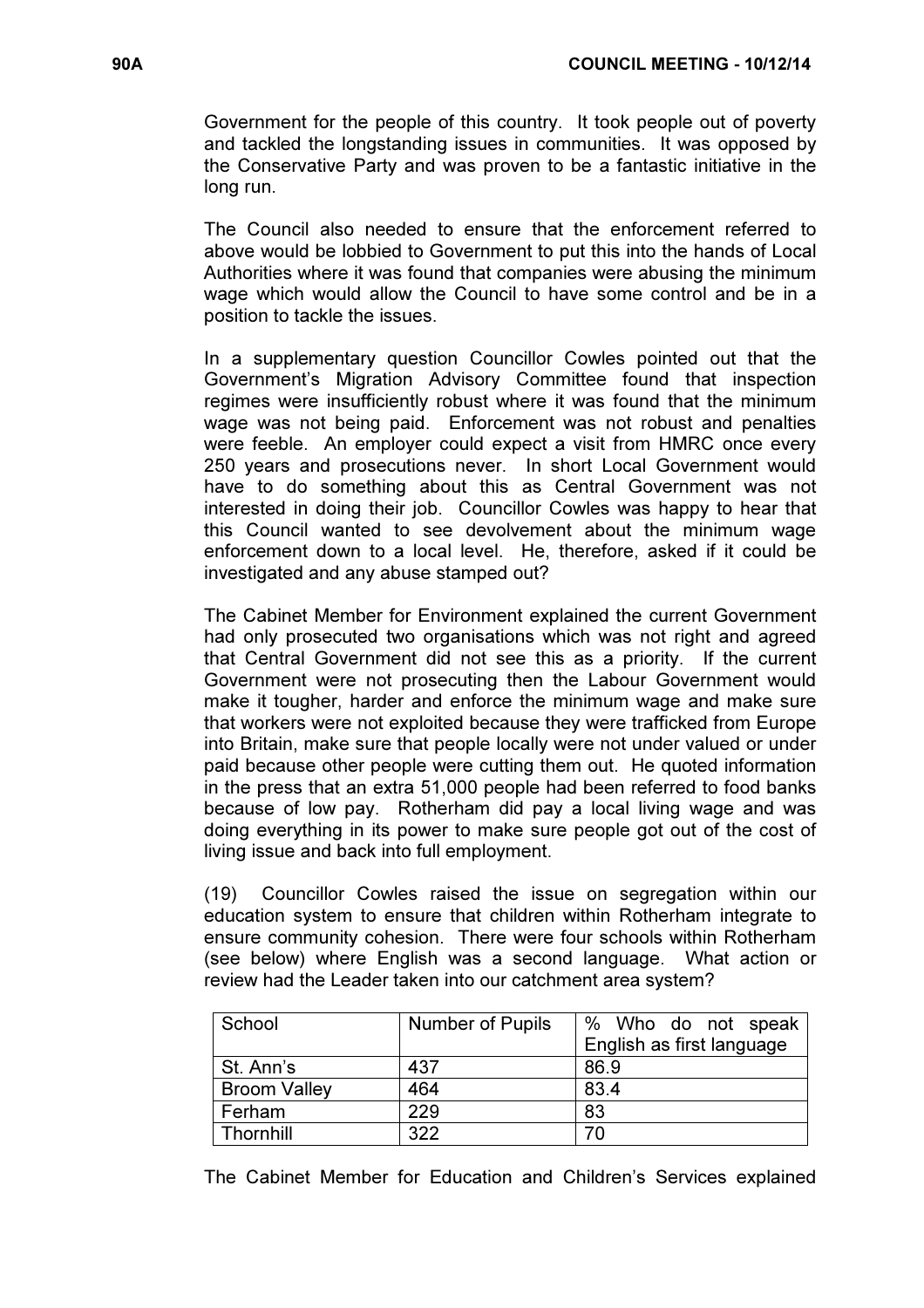that the majority of these schools were good schools. St Ann's, Broom Valley, Thornhill - Good with Outstanding - Ferham - Requires Improvement.

All these schools were community schools and, therefore, reflected the communities which they served. The issue of community cohesion was developed through the school and Local Authority mission.

There were a number of activities including the school's linking project which sought to develop partnerships, and understanding between communities. All schools, as expected by Ofsted, were encouraged to develop British values through the curriculum as well as celebrating the diversity within the school and town.

Under the Admission to School code of practice, parents/carers have the right to make a preference for any school they would like their child to attend. If a place was available it must be offered to that child.

Catchment area category only came into force where there was oversubscription criteria to consider e.g. during the annual Foundation Stage 2 (Reception), Y2-3 Transfer and Y7 applications. In these cases the catchment area resident with a sibling in school, catchment area resident then distance from the school would be the criteria used to allocate places.

Catchment area boundaries were determined by the location of the school, housing in proximity to the school, distance to the school and local infrastructure e.g. major roads, transport routes etc.

Even if the catchment area boundaries were changed to the above named schools, under the parental preference regulated by the Admission to School code of practice, parents/carers would still have the right to express a preference for any school.

Anyone not offered a place at their preferred school had the right of appeal to an independent Appeal Panel.

In a supplementary question Councillor Cowles pointed out at the last meeting that leading academics had stated that this was a problem for working class children. They suffered from a lack of opportunity and their education went on to continuously suffer. Yet again it was the children of the wealthy who got all the benefits. Those who suffered the consequences were working class children. This should show why Rotherham needed to transform its school catchment area system at primary and secondary level in order to ensure this was eliminated as a problem and ensure that those could be integrated who came here and British working class children were not the ones who were made to suffer. It was too important not to take seriously and everyone needed to agree on a way forward so whoever was in office this problem was dealt with. So as a matter of priority would the Leader of the Council look into this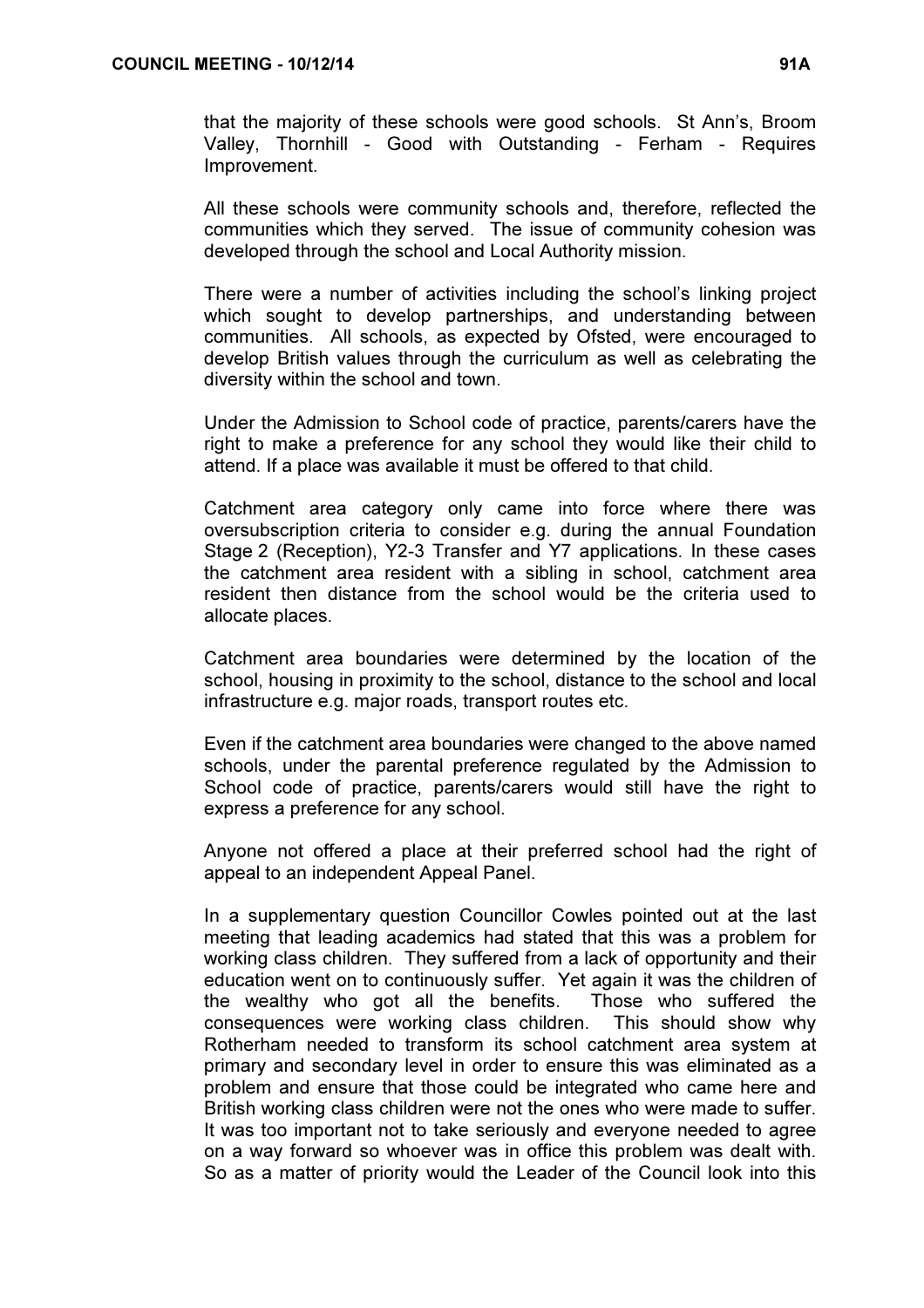matter, as he said he would, and come back to this Council Meeting with a solution everyone could agree on?

The Cabinet Member for Education and Children's Services asked if Councillor Cowles was suggesting that the education being received by children in the four mentioned schools was not good?

Councillor Cowles pointed out that academic were suggesting that where there was a high percentage of children who did not have English as a first language the education of working class children was impeded.

The Cabinet Member for Education and Children's Services explained that from her own experience of teaching at one of the mentioned schools children went on to attend University and have achieved employment success and referred to a former pupil of St. Ann's who was studying at Oxford University.

Councillor Wallis wished to draw Councillor Cowles' attention to the fact that these figures were about children who did not speak English as a first language and suggested that the Council should be praising these children that they were learning English, Maths and other subjects in a second language. Praise should also be offered to these children who were sharing their language skills with their parents. Councillor Wallis represented one of the Wards of one of the schools indicated by Councillor Cowles and observed people's attempts to integrate and suggested some Members should be a little more tolerant and should be offering support instead of submitting questions such as this.

Councillor Parker, on a point of order, asked about Standing Orders and why the Mayor had allowed other Members to ask a supplementary question, other than the original Member who put the question. He believed this was discrimination against the opposition with this practice being allowed and asked this be ruled fairly and impartially.

The Mayor pointed out this was allowed as Chairman's discretion and had not denied anyone the chance to speak.

Councillor Currie referred to Councillor Cowles' interest in the education of young people and asked if Councillor Cowles would like to volunteer as a school governor.

Councillor Roche pointed out education was a wonderful thing and it was factual that some of the high performing and most improved schools in this country, as recorded by Ofsed, were in areas where children did not speak English as a first language. One of the most highest performing schools in London had the highest percentage of children whose first language was not English.

Councillor Parker referred to Councillor Roche's comments above and pointed out that the location of the school was not shared, nor how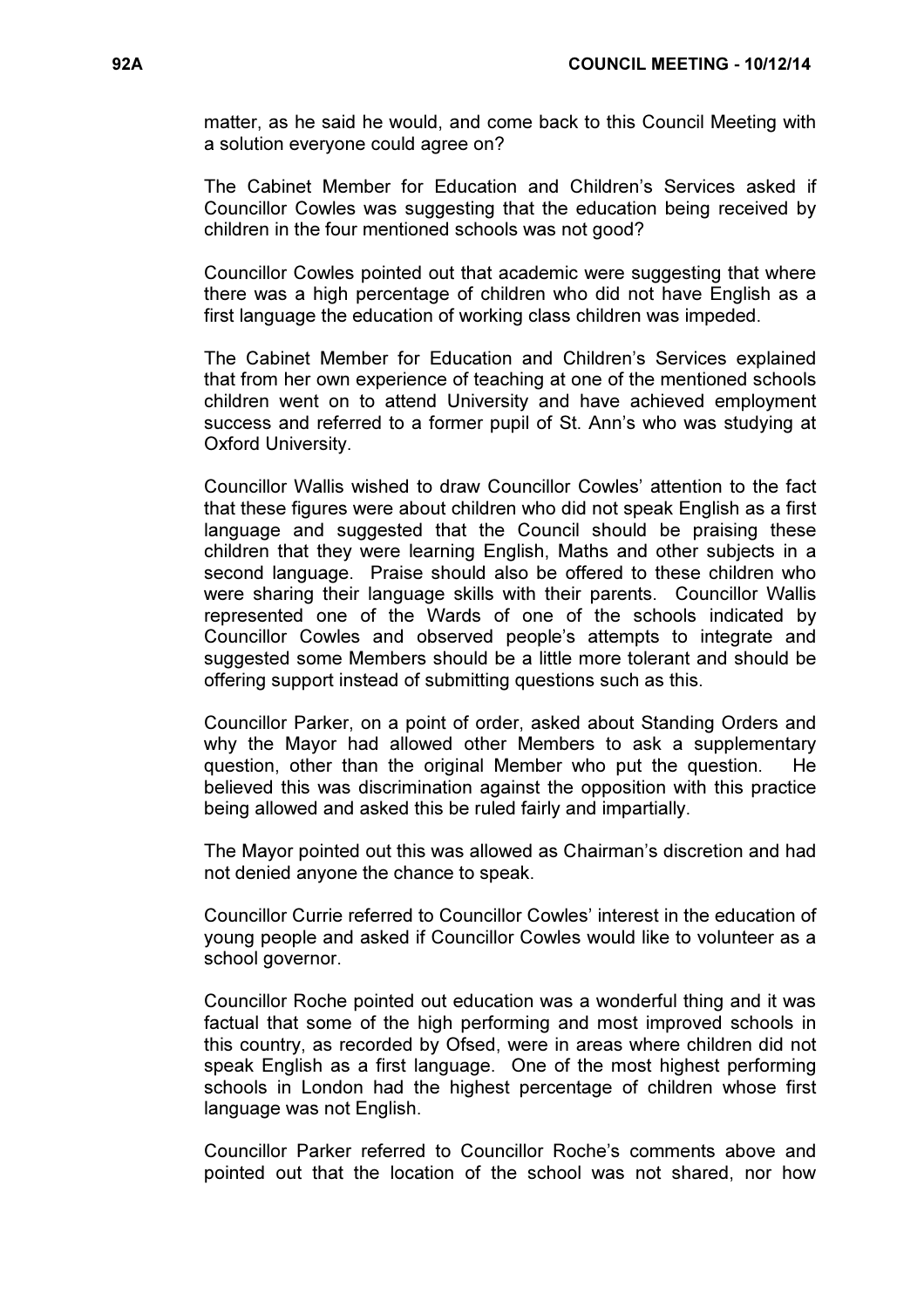affluent the children's parents were who did not speak English as a first language who went to that school. It was ridiculous to come up with a statement such as this.

To come back to the catchment area part of the original question the Cabinet Member for Education and Children's Services pointed out that the reason that people chose St. Ann's was because the school as good at teaching children and massive expertise at teaching children who had at least thirty different languages as their first language.

Councillor Reeder asked for proof that these children whose first language was not English were not holding back British born children as a great deal of time was taken to teach bilingual children. She was led to believe that a problem did exist in at least one school she had previously quoted.

The Deputy Leader pointed out that there had been quite a lot of debate about this issue and suggested to Councillor Cowles that he visited the schools with the Cabinet Member and the Director of Children's Services and had a proper look at what was happening in those schools.

### A90 QUESTIONS TO SPOKESPERSONS

Councillor Vines asked could the Transport Spokesperson please inform him what was the total cost of building this bus route from Sheffield to Rotherham, why had this project risen by reported a staggering £8 million, who was expected to pick up the bill for this and who was responsible for this gross incompetence?

The Cabinet Member for Safe and Attractive Neighbourhoods, as the Transport Representative, agreed to provide a fuller answer to Councillor C. Vines, but confirmed that the Bus Rapid Transport North project was being delivered in Partnership with SYPTE, Sheffield City Council and Rotheham Council and was part financed by the European Union's European Regional Development Fund through the Yorkshire and Humber ERDF Programme 2007-13, Department for Transport, the Growing Places Fund from the Sheffield City Region Local Enterprise Partnership and the South Yorkshire Local Transport Plan.

The current estimated final cost of the scheme, which included highways infrastructure in Rotherham and Sheffield including a new link road under the M1 at Junction 34 south was £37,665,479 which had raised from £29,762,744 at Full Approval a total change of £7,902,735.

Each partner led on the delivery of infrastructure for which they were responsible, and carried the risks associated with any cost overrun on this. In summary the infrastructure to be delivered included:-

• RMBC: new bus lanes on A6178 Sheffield Road and improvements to Ickles Roundabout (all complete).